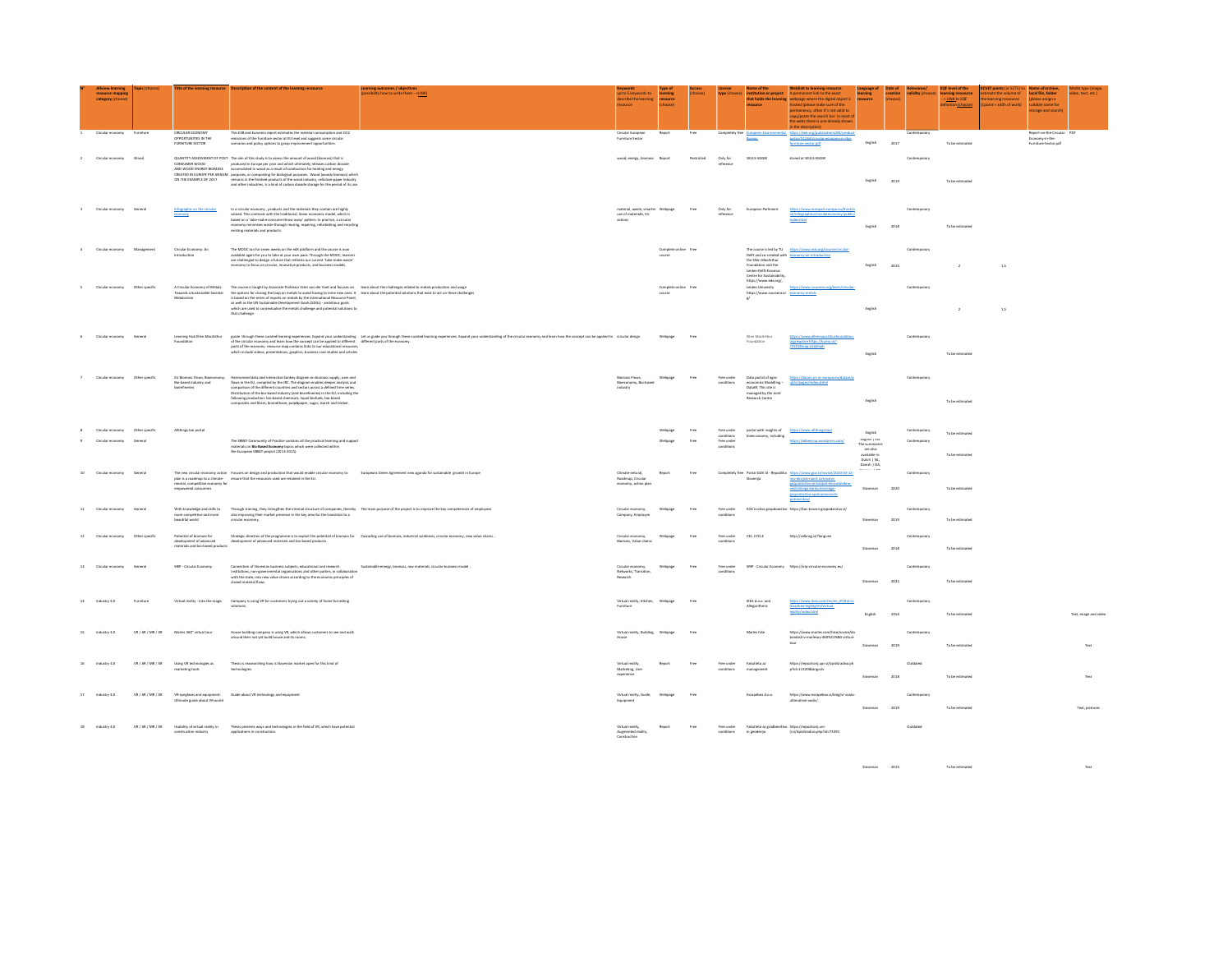|                   | $19\hspace{15pt}$ Industry $4.0\hspace{15pt}$ | $\texttt{VR}/\texttt{AR}/\texttt{MR}/\texttt{XR}$ |                                                                                                                      | Virtual reality in automotive $\qquad$ Potential use of VR in the automotive industry industry                                                                                                                                                                                                                                                                            | Virtual reality,<br>Automotive industry,<br>Ergonomics, Simulatio                                              |                                        |      |                          |                                                                         | lj.si/lzpisGradiva.php?id=121652                                                                                                            |                           |               |              |                                    |                        |
|-------------------|-----------------------------------------------|---------------------------------------------------|----------------------------------------------------------------------------------------------------------------------|---------------------------------------------------------------------------------------------------------------------------------------------------------------------------------------------------------------------------------------------------------------------------------------------------------------------------------------------------------------------------|----------------------------------------------------------------------------------------------------------------|----------------------------------------|------|--------------------------|-------------------------------------------------------------------------|---------------------------------------------------------------------------------------------------------------------------------------------|---------------------------|---------------|--------------|------------------------------------|------------------------|
|                   |                                               |                                                   |                                                                                                                      |                                                                                                                                                                                                                                                                                                                                                                           |                                                                                                                |                                        |      |                          |                                                                         |                                                                                                                                             | Slovenian                 | 2020          |              | To be estimated                    | Text                   |
| $20\,$            | Industry 4.0                                  |                                                   | VR / AR / MR / XR Use of VR in education                                                                             | Teachers report on using VR technology in class (what software and hardware<br>did he use, students feedback and more).                                                                                                                                                                                                                                                   | Virtual reality, Education, Report<br>Homemade                                                                 |                                        |      | Free under<br>conditions | Projekt 360                                                             | https://projektgjv360.splet.ames.si/upor<br>aba-google-expeditions-pri-pouku/                                                               |                           |               | Contemporary |                                    |                        |
|                   |                                               |                                                   |                                                                                                                      |                                                                                                                                                                                                                                                                                                                                                                           |                                                                                                                |                                        |      |                          |                                                                         |                                                                                                                                             | Slovenian                 | 2017          |              |                                    | Text, pictures         |
|                   | 21 Industry 4.0                               | VR / AR / MR / XR                                 | TravelAR Slovenia                                                                                                    | By co-creating and involving the local community, they strive to preserve and visualize the sights of local cultural heritage.                                                                                                                                                                                                                                            | Augmented reality,<br>Travel, Education                                                                        |                                        |      |                          | Kočevje                                                                 | Podjetniški inkubator http://www.travel-ar.si/sl/                                                                                           | English                   | 2017          | Contemporary | To be estimated                    | Text, pictures, video  |
|                   | Industry 4.0                                  | VR/AR/MR/XR                                       | XR Slovenija                                                                                                         | unity of XIt creators and its enthusiasts. Questions<br>Debates, Meetings  All about Xrl                                                                                                                                                                                                                                                                                  | Community, Creators                                                                                            |                                        | Free |                          |                                                                         | https://www.facebook.com/eroups/156<br>4041590497234/                                                                                       |                           |               |              |                                    |                        |
|                   |                                               |                                                   |                                                                                                                      |                                                                                                                                                                                                                                                                                                                                                                           |                                                                                                                |                                        |      |                          |                                                                         |                                                                                                                                             | English                   | 2020          |              | To be estimated                    | Picture, video         |
| $_{\rm 23}$       | Industry 4.0                                  |                                                   | $\mathtt{VR}/\mathtt{AR}/\mathtt{MR}/\mathtt{XR} \hspace{1cm} \mathtt{M} \mathtt{chile \, game \, "Pokemon \, GO".}$ | ${\sf Pokimon}$ Go is a free game for smartphones, which, works on the principle of augmented reality.                                                                                                                                                                                                                                                                    | Augmented rea<br>Mobile game,<br>Entertainment                                                                 |                                        |      |                          | Niantic, Inc.                                                           |                                                                                                                                             | ${\sf English}$           | 2016          | Contempo     | To be estimate                     | Mobile game            |
| $24\,$            | Industry 4.0                                  | VR/AR/MR/XR                                       | Mobile app. "Snapchat"                                                                                               | Lens Studio application designed for artists and developers, to build augmented reality experiences for users of their app. Snapchat.                                                                                                                                                                                                                                     | Augmented reality,<br>Computer app.,<br>Entertainment                                                          | Webpage                                |      |                          | Snap Inc.                                                               | https://lensstudio.snapchat.com                                                                                                             |                           |               | Contemporary |                                    |                        |
|                   |                                               |                                                   |                                                                                                                      |                                                                                                                                                                                                                                                                                                                                                                           |                                                                                                                |                                        |      |                          |                                                                         |                                                                                                                                             | English                   | 2015          |              | To be estimate                     | Computer app.          |
|                   | Industry 4.0                                  | $\text{VR}/\text{AR}/\text{MR}/\text{XR}$         | Magic Leap 1                                                                                                         | Their product can read a room in moments. It understands comers, edges and surfaces, so the apps can interact with your surroundings.                                                                                                                                                                                                                                     | Mixed reality, Hardware, Webpage<br>Head-Mount,<br>SmartGlasses                                                |                                        | Free |                          | Magic Leap, Inc.                                                        | https://www.magi<br>us/magic-leap-1                                                                                                         | English                   | $_{\rm 2018}$ |              | To be estimate                     | Text, picture, video   |
|                   | Industry 4.0                                  | VR/AR/MR/XR                                       |                                                                                                                      | Mixed reality device with that enhance collaboration. Help your company be<br>more productive and innovate with more purpose.                                                                                                                                                                                                                                             | Mixed reality<br>Head-mount,<br>Smartglasses                                                                   |                                        |      |                          |                                                                         |                                                                                                                                             | Slovenian                 | 2019          | Contempo     | To be estimate                     | Text, picture, video   |
| $\boldsymbol{27}$ | Industry 4.0                                  | VR/AR/MR/XR                                       | Workshop for virtual reality                                                                                         | A workshop on virtual reality was taken place in OpenLab. They learned the principles of virtual reality, modeling and programming.                                                                                                                                                                                                                                       | Workshop, Virtual<br>reality, Modeling,<br>Programming                                                         | Webpage                                | Free |                          | Openlab                                                                 | https://openlab.si/2018/10/03/delavnic<br>a-unity-3d/                                                                                       | Slovenian                 | 2018          | Outdate      | To be estimated                    | $_{\rm Text}$          |
| 28                | Industry 4.0                                  | VR/AR/MR/XR                                       | Workshop for virtual reality                                                                                         | A workshop for vocational student was taken place. They created new virtual worlds and be able to play different roles                                                                                                                                                                                                                                                    | Workshop, Virutal<br>reality, Vocational<br>education                                                          |                                        | Free |                          | Project Mladi so za<br>(S)klad                                          | https://www.primonki.eu/trzaska/delav<br>nica-virtualne-resnicnosti-za-visjesolke-in-<br>visjesolce-ML519086                                | Slovenian                 | 2020          | Outdate      | $\bar{a}$                          | Text                   |
| 29                | Industry 4.0                                  | VR/AR/MR/XR                                       |                                                                                                                      | Effects of the use of smart glasses Effects of using smart glasses on users comfort during order picking activities<br>on eyesight                                                                                                                                                                                                                                        | Human-system<br>integration, Smart<br>glasses, Industry 4.0                                                    |                                        |      | conditions               |                                                                         | https://link.springer.com/chapter/10.10<br>07%2F978-3-030-27928-8_123                                                                       |                           |               |              |                                    |                        |
|                   | Industry 4.0                                  | VR/AR/MR/XR                                       |                                                                                                                      | Virtual and agamented reality $p$ paper is describing attempt to create a virtual presentation of new hybrid technologies as tool for a aircraft.<br>technologies as tool for a aircraft.<br>predcuts at fairs: case MAHEPA                                                                                                                                               | $\begin{array}{c} \text{Augmented reality,} \\ \text{Virtual reality, virtual} \\ \text{edrilits} \end{array}$ |                                        |      | Free under<br>conditions |                                                                         | Kolomanič S., Marksel https://plus.si.cobiss.net/opac7/bib/359<br>M., Mongus D., Žalik 96419<br>B.                                          | English<br>Slovenian 2020 | 2019          | Contemp      | To be estimated<br>To be estimated | Text<br>Text, pictures |
| 31                | Industry 4.0                                  | VR / AR / MR / XR                                 |                                                                                                                      | $\label{thm:main} {\it Navidsena}\ reirilinear\ (Modul\,A) \qquad \mbox{The course addresses the interaction between a human and a computer-generated virtual environment.}$                                                                                                                                                                                              | Virtual reality                                                                                                |                                        |      | Free under<br>conditions | Fakulteta za<br>elektrotehniko                                          | https://www.fe.uni-<br>lj.si/en/education/1st_cycle_academic_s<br>tudy_programms/electrical_engineering<br>/subjects/2009011210474545/      | Slovenian                 | 2020          | Contemporary | $_{\rm 6}$                         | Text                   |
| $32\,$            | Industry 4.0                                  | VR/AR/MR/XR                                       |                                                                                                                      | $\label{thm:main} {\rm Game\ technology\ and\ virtual\ }\hspace{2cm} {\rm They\ relate\ to\ the\ appropriate\ barb wave, user\ interface\ design,\ into the\ same\ time\ of\ the\ other\ and\ more.}$                                                                                                                                                                     | University, Subject,<br>Virtual reality, Games                                                                 | Complete<br>blended learning<br>course |      | Free under<br>conditions | Univerza v Ljubljani<br>Fakulteta za<br>računalništvo in<br>informatiko | https://www.fri.uni-<br>Ij.si/sl/predmet/63740                                                                                              | Slovenian                 | 2020          | Contempora   | 6                                  | Text                   |
|                   | Industry 4.0                                  | VR/AR/MR/XR                                       |                                                                                                                      | Augmented reality as<br>$\label{thm:main} The basis studies how to address this problem with Augmented Paulity. In particular, the improvement of communication in construction.$                                                                                                                                                                                         | <b>Thesis, Augmented<br/>reality, Project<br/>documentation, BM</b>                                            |                                        |      | Free under<br>conditions | <b>Faculty of Civil and<br/>Geodetic Engineering</b>                    | https://repozitorij.uni-<br>Ij. si/IzpisGradiva.php?id=30946⟨=en<br>8                                                                       |                           | 2014          |              | To be estimate                     | Text                   |
|                   | Industry 4.0                                  | VR/AR/MR/XR                                       |                                                                                                                      | Digital UL - with innovative use of Develop innovative learning environments and introduce methods and<br>ICT to excellence                                                                                                                                                                                                                                               | Course, Univ<br>Project, ICT                                                                                   |                                        |      |                          | Digital UL                                                              | https://www.uni-<br>ij.si/o_univerzi_v_ijubljani/projekti/proje<br>kti_2014_2020-<br>/z_inowitivno_uporabo_ikt_do_odlicnost Slovenian<br>// |                           | 2020          | Outdate      | To be estimated                    | Text                   |
|                   | Industry 4.0                                  | $\mathtt{VR}/\mathtt{AR}/\mathtt{MR}/\mathtt{XR}$ |                                                                                                                      | $\label{prop:main} {\it Smart\,Augmented\,and\,Hutual}\qquad \mbox{The fourth-SAVER project will solve some problems making the use of virtualReality Matitegulice for Frankum and augmented matrix (rechrologis, recommutation engineering) and appropriate and geometricityand antif can be obtained as theconstrained to thetransmission for farmibus countemisation.$ | App., Platform,<br>Visualising, VR, AR                                                                         |                                        |      |                          | EURECAT                                                                 | https://furrit-saver.cenfim.org/                                                                                                            | English                   | 2014          | Contemporary | To be estimated                    | Video, app.            |
| 36                | Industry 4.0                                  |                                                   | Tylko app.                                                                                                           | See your shelf live in your space before you decide to buy it. Edit size, height<br>and style on the fly. Furniture shopping with the powerful Tylko app always<br>means a perfect fit.                                                                                                                                                                                   | AR, Furniture, app., Store Webpage                                                                             |                                        |      |                          | Tylko                                                                   | https://tylko.com/                                                                                                                          | English                   |               | Contemporary | To be estimated                    | App.                   |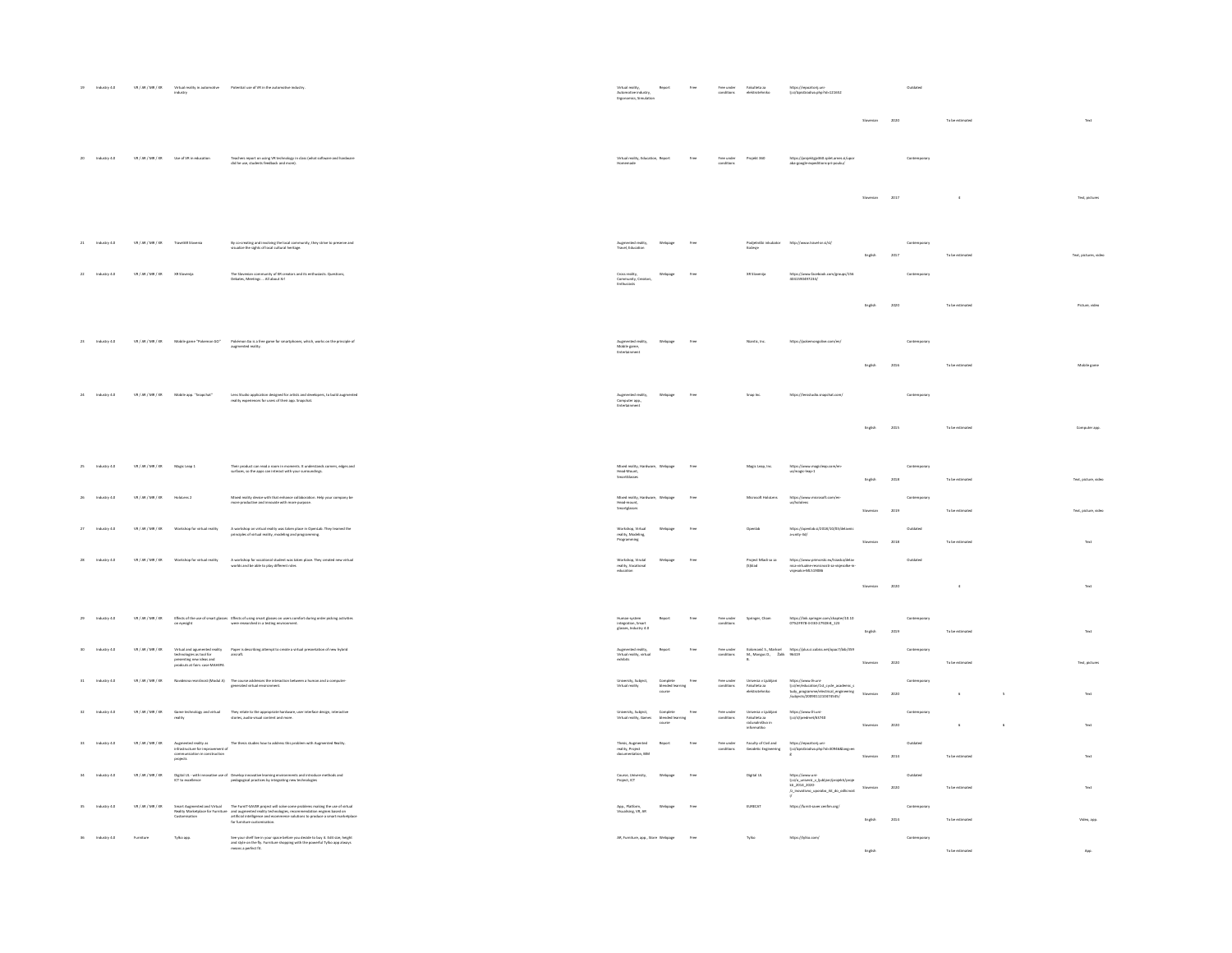|    | Industry 4.0                                           |                                |                                                                                                                 | Discover the latest King Living designs and luxury materials, learn about the<br>benefits of King Living's steel frame and shop the full collection, all from the<br>comfort of your home.                                                                                                                                                                                                                                                                                        |                                                                                                                                                                                                                                | Virtual tour, Showroom, Webpage<br>VR, Furniture             |                                        |      |                                       |                                                 | https://www.kingliving.com.au/showroc<br>m-virtual-tour                                                                 | English   |          |                   | To be estimated                    | Virutal tour, website   |
|----|--------------------------------------------------------|--------------------------------|-----------------------------------------------------------------------------------------------------------------|-----------------------------------------------------------------------------------------------------------------------------------------------------------------------------------------------------------------------------------------------------------------------------------------------------------------------------------------------------------------------------------------------------------------------------------------------------------------------------------|--------------------------------------------------------------------------------------------------------------------------------------------------------------------------------------------------------------------------------|--------------------------------------------------------------|----------------------------------------|------|---------------------------------------|-------------------------------------------------|-------------------------------------------------------------------------------------------------------------------------|-----------|----------|-------------------|------------------------------------|-------------------------|
|    | Industry 4.0                                           | Furniture                      | <b>IKEA Place</b>                                                                                               | Spark ideas to create a better life at horne.<br>1924: Pilace lets you virtually place true to-scale 3D models in your very own<br>space. Combining the latest AR technology and IKEA's smart home solutions you<br>can experience IKEA                                                                                                                                                                                                                                           |                                                                                                                                                                                                                                | AR, Furnishing, Smart<br>home, App                           | Webpage                                |      |                                       |                                                 | Inter IKEA Systems B.V. https://apps.apple.com/us/app/ikea<br>direct:177024408                                          | English   |          | Contem            | To be estimated                    |                         |
|    | Industry 4.0                                           |                                | Myty                                                                                                            | MYTY, the most powerful AR decoration tools to redesign your home.<br>Redecorate your interior, enjoy thousands of inspirational images and test the<br>furniture of your favorite brands, easily with your smartphone.                                                                                                                                                                                                                                                           |                                                                                                                                                                                                                                | AR, furnishing, App.,<br>Decoration tools                    |                                        |      |                                       |                                                 | https://myty.app/i                                                                                                      | English   |          |                   | To be estimated                    |                         |
|    | Industry 4.0                                           | Furniture                      | Summit fumiture                                                                                                 | Summit offers 3D virtual tour of their showrooms.                                                                                                                                                                                                                                                                                                                                                                                                                                 |                                                                                                                                                                                                                                | VR, Virtual tour,<br>Showroom, Products                      | Webpage                                | Free |                                       |                                                 | https://www.summitfumiture.com/                                                                                         | English   |          | Contemp           | To be estimate                     | Virutal tour, websit    |
|    | Industry 4.0                                           | VR / AR / MR / XR              |                                                                                                                 | Interior defines app. let customer virtualy place their products 3D models in to<br>their own space.                                                                                                                                                                                                                                                                                                                                                                              |                                                                                                                                                                                                                                | AR, furnishing, App.,                                        |                                        |      |                                       |                                                 | https://www.                                                                                                            | English   |          |                   | To be estimate                     | App                     |
|    | Industry 4.0                                           | Furnitur                       |                                                                                                                 | $\label{thm:main}$ 3D Product Visualization Made — The 3D product visualization platform for furniture. Create Photorealistic<br>Content at Scale. Product images and 3D content for a delightful shopping                                                                                                                                                                                                                                                                        |                                                                                                                                                                                                                                | Platform, 3D. Virtual.<br>Furniture, Content<br>creation, AR | Webpase                                | free |                                       | Cylindo                                         | https://www.cvlindo<br>prenview/3d-content-cre                                                                          | English   |          | Contemporar       | To be estimated                    | Platform                |
|    | Industry 4.0                                           | VR/AR/MR/XR                    |                                                                                                                 | $\label{prop:optimal} \begin{tabular}{ll} \textit{All-in-Ores} \textit{Augmented} \textit{Heality} & \textit{The ViewM} \textit{Systom} \textit{test} \textit{as} \textit{reis} \textit{test} \textit{in} \textit{in} \textit{in} \textit{in} \textit{in} \textit{in} \textit{in} \textit{in} \textit{in} \textit{in} \textit{in} \textit{in} \textit{in} \textit{in} \textit{in} \textit{in} \textit{in} \textit{in} \textit{in} \textit{in} \textit{in} \textit{in} \textit{in$ |                                                                                                                                                                                                                                |                                                              | Webpage                                | Free |                                       |                                                 | https://www.viewar.com/                                                                                                 |           |          | Contempo          |                                    |                         |
|    | Industry 4.0                                           | Furniture                      |                                                                                                                 | $\label{thm:main} The Virtual Experience Company \quad \textit{Methods} \textit{As} solutions is a loaded in \textit{well} is used augmented reality for \\\ \textit{exometric, advertising} and virtual events with technology ranging from simple.}$<br>3D Images to complex holograms.                                                                                                                                                                                         |                                                                                                                                                                                                                                | Platform, 3D, Virtual,<br>Furniture, Content<br>creation. AR | Webpage                                | free |                                       |                                                 | NexTech AR Solutions Inc. https://www.nextechar.com/                                                                    | English   |          | Contemporary      | To be estimate                     | Platform, App           |
|    | Industry 4.0                                           |                                |                                                                                                                 | $The future of Furthermore, the tail--Allow customers to prove formulas in their home with Agprenetedhality. Improve purchase and increase sales.\\$                                                                                                                                                                                                                                                                                                                              |                                                                                                                                                                                                                                | Platform, 3D, Virtual,<br>Furniture, Content<br>creation, AR |                                        |      |                                       |                                                 | https://inh<br>fumiture/<br>aabit.com/augme                                                                             | English   |          |                   | To be estimated                    | Platform, Age           |
|    | Industry 4.0                                           | Furniture                      | The platform for 3D and<br>augmented reality product<br>sualization                                             | Easily deploy mobile augmented reality solutions<br>for eCommerce, field sales, education and more.                                                                                                                                                                                                                                                                                                                                                                               |                                                                                                                                                                                                                                | Platform, 3D, Virtual,<br>Furniture, Content<br>creation, AR | Mehnae                                 |      |                                       |                                                 |                                                                                                                         | English   |          | Contemporar       | To be estimate                     | Platform, App           |
|    |                                                        |                                |                                                                                                                 | E-literacy of elderly Computer Iteracy of older adults Teaching eldery about basics of internet and ICT                                                                                                                                                                                                                                                                                                                                                                           | How can internet make everyday life easier.                                                                                                                                                                                    | Eldery, ICT, Internet,<br>Course                             |                                        |      |                                       |                                                 | alnisko-opismenjevanje-starejsih-odradih                                                                                | English   | 2014     | <b>Contained</b>  | To be estimated<br>To be estimated | Platform, Ago.<br>Text. |
|    | Living                                                 | E-literacy of elderly Simbiaza |                                                                                                                 |                                                                                                                                                                                                                                                                                                                                                                                                                                                                                   | They offer many group and individual gorm of non-formal education, which theregeneration project in Slovenia. They offer lifelong learning, with multiple courses.<br>helps overcoming the fear of technology.                 | Eldery, Course, Lifelang                                     |                                        |      |                                       | Simbicea Genesis                                |                                                                                                                         | Sloveniar | $20\,11$ | Contemporar       | To be estimated                    | Text                    |
|    | Ambient Assisted                                       | E-literacy of elderly          |                                                                                                                 | Active aging and e-literacy of the Course was presenting imporance and guidelines for teaching eldery computer Course for importance and guidelines for teaching eldery.<br>eldery                                                                                                                                                                                                                                                                                                |                                                                                                                                                                                                                                | learning<br>Eldery, Computer,<br>suideline                   | blended le<br>course                   |      |                                       | Slovenska univerza za<br>tretje žviensko obdobi | //arhiv.acs.si/vabila/Dejayno_g<br>nie in eopi                                                                          | Simperian | 2012     | Outdated          | To be estimated                    | Text                    |
| 50 | Ambient Assisted<br>Living                             |                                | E-literacy of elderly Digital literacy for adults<br>Expert basis for program<br>preparation                    | Development of professional materials, programs and approaches in innovative Development of digital literacy programs.<br>learning environments                                                                                                                                                                                                                                                                                                                                   |                                                                                                                                                                                                                                | Digital literacy, Eldery<br>professional material            | Webpage                                | free |                                       | Andragoški cent<br>Slovenije                    | https://pismenost.acs.si/wp-                                                                                            |           | 2016     |                   | To be estimate                     | Text, Picture           |
| 51 | Ambient Assisted                                       |                                |                                                                                                                 | E-literacy of elderly Computer Ibaracy of the eldery The course was ment for teaching eldery basics of Windows, text editing and Learning the basics of Windows and text editing.<br>basics of Internet.                                                                                                                                                                                                                                                                          |                                                                                                                                                                                                                                | Eldery, Digital liter<br>Course                              | Webpage                                |      |                                       | ndtun Čreč                                      | aktivno godezelje/racunalnisko-<br>Adaptate standardista                                                                |           | 2021     |                   | To be estimated                    | Text, Picture           |
| 52 | Ambient Assisted                                       | E-literacy of elderly          | Computer course                                                                                                 | Learning basic computer skills - from turning the computer on and off to Google Learning basic computer skills.<br>search engine and sending e-mails.                                                                                                                                                                                                                                                                                                                             |                                                                                                                                                                                                                                | Computer, Basics, Eldery blended learning                    | Complete<br>.<br>Dursk                 | free | Free under<br>conditions              | Doba                                            | delawica-1                                                                                                              |           | 2019     | Outdated          | To be estimate                     |                         |
| 53 | Ambient Assisted<br>Living                             | E-literacy of elderly          | personal work success                                                                                           | Subsidized courses for advanced Free courses for employees in the earea of municipalities of Grosuplje and Learning advanced computer knowlage<br>computer work and greater Dobrepolje: AutoCAD, Word, Excel, Clod.                                                                                                                                                                                                                                                               |                                                                                                                                                                                                                                | Computer, Advanced,<br>Software, Employee                    | Complete<br>blended learning<br>course |      |                                       | Agora d.o.o.                                    | novice com/brezolacne-d-<br>napredneise delo z-racunalnikom-in-veci-<br>Mega-involsi-indero                             | Slovenian |          | 2012 Outdated     | To be estimated                    | Text                    |
| 54 | Ambient Assisted E-literacy of elderly                 |                                |                                                                                                                 | Computer Iteracy for employees - A course is designed for employees over 45 years of age and older who are new Learning basic computer skills<br>RPO                                                                                                                                                                                                                                                                                                                              |                                                                                                                                                                                                                                | Computer, Employee                                           | Webpage                                | Free |                                       | Liudska univerza<br>.<br>Aidovičina             | https://www.lu<br>aidovicina si/racunalnisko izob<br>/2015070709320960/racunalniska pism<br>nost za zaposlene roo/      | Simpanian |          | 2021 Contemporary | To be estimated                    | Text                    |
|    | lasisted                                               | Smart home<br>Smart home       |                                                                                                                 |                                                                                                                                                                                                                                                                                                                                                                                                                                                                                   | See to the Danis and a start of the Universitation of the See See See and the Section Constitution State (See Section 2012) is the payment (See Section 2013) is the material of the Section 2013 and a planet of the Section  |                                                              | Webpage                                |      |                                       | SRIP                                            | srip/zadnje objave-srip/vabilo-na-s                                                                                     |           | 2021     |                   | To be estimate                     |                         |
|    | <b>Assisted</b>                                        | Smart home                     |                                                                                                                 | products and solutions.<br>VIA - Smart home - Connected Presentation of their products and sofware for smart home.                                                                                                                                                                                                                                                                                                                                                                | By using demo software customers can see how is it to have and to use smart home.                                                                                                                                              | Smart home, Products,<br>Company<br>Software, Smart house.   | Webpage                                |      |                                       | Fibaro                                          |                                                                                                                         |           |          |                   |                                    |                         |
|    |                                                        |                                | Smart home for everyone                                                                                         | Guide for DIY smart home.                                                                                                                                                                                                                                                                                                                                                                                                                                                         | Guide will show you tricks and ways how to make your home smart for low price.                                                                                                                                                 |                                                              |                                        |      |                                       | Andivi                                          | https://www.andivi.si/via-pa<br>pametni-dom/                                                                            |           |          |                   |                                    | lext, pictures, sol     |
|    | Ambient Assisted                                       | Smart home                     |                                                                                                                 | Course - world of tech. with GOAP Lecture about smarthouse and course about basics of smart house                                                                                                                                                                                                                                                                                                                                                                                 |                                                                                                                                                                                                                                | Smart home, DIY, Guide                                       | Complete online Free                   |      |                                       | Monitor is                                      | https://www.monitor.si/cli<br>hisa-za-vsakogar/191659/<br>https://www.e-hisa.si/kreativn                                |           | 2021     |                   | To be estimated                    | Text, Pictures          |
|    |                                                        |                                | smart house                                                                                                     | $propzaming.$                                                                                                                                                                                                                                                                                                                                                                                                                                                                     | What is a smart house. How to set up and operate a smart home with a smartphone.<br>What a smart house can do for me?<br>Creative challenge - from ideas to a new product.                                                     | Smart home, course<br>Programing                             |                                        |      |                                       | ehša                                            | delavnica-svet-tehnike-s-pame<br>podjetja-goap/                                                                         |           | 2021     |                   |                                    |                         |
|    | Ambient Assisted Smart home                            |                                | SHVET - SmartApp Network                                                                                        |                                                                                                                                                                                                                                                                                                                                                                                                                                                                                   | SHVET brings together VET and HVET proident, research instantions rational The aim the Smart-Appletence is to establish a strong and broad pertometrip of employers for forther sastainable implementation of the new joint cu | SmartApp, Network,<br>Smart building, Project                | Webpage                                | Free |                                       | SHVET                                           | https://www.smart-hvet.eu/                                                                                              |           | 2021     |                   | To be estimated                    | App                     |
|    | Ambient Assisted                                       | Blockchain                     |                                                                                                                 | the European Blockchain workforce.                                                                                                                                                                                                                                                                                                                                                                                                                                                | biliwir Chölts katrakin katalika filosof tyrk banna papama Drzowi The project will diversify the production prof traing shalos mality scheme individuals for the project of the project of the project of the project of the p | Project, blockchain, Skill<br>strategy                       | Webpage                                | Free |                                       | CHAISE                                          | https://chaise-blockchainskills.eu                                                                                      |           | 2020     |                   | To be estimated                    | Text, picture           |
|    | Circular economy Furniture                             |                                |                                                                                                                 | SAWYER: holistic approach for the The SAWYER project aims to facilitate the transition of European furniture                                                                                                                                                                                                                                                                                                                                                                      |                                                                                                                                                                                                                                | Circular Economy, Skills Webpage                             |                                        | Free | Free under                            | SAWYER Consortium                               | Project website:                                                                                                        |           |          |                   |                                    | PDF, video, PPT         |
|    |                                                        |                                |                                                                                                                 | $\label{eq:2} \begin{minipage}[t]{0.9\textwidth} \begin{tabular}{p{0.85\textwidth}} \textbf{Source} & \textbf{for}~\textbf{0}~\textbf{N}\\ \textbf{SAP} & \textbf{SAP}~\textbf{S}~\textbf{N}\\ \textbf{SAP} & \textbf{SAP}~\textbf{S}~\textbf{N}\\ \textbf{SAP} & \textbf{SAP}~\textbf{S}~\textbf{N}\\ \textbf{SAP} & \textbf{SAP}~\textbf{S}~\textbf{N}\\ \textbf{SAP} & \textbf{SAP}~\textbf{S}~\textbf{N}\\ \textbf{SAP} & \$                                                  |                                                                                                                                                                                                                                | needs, Safety needs                                          |                                        |      | conditions                            |                                                 | https://circularfurniture<br>sawyer.eu/project/<br>Liownicussiection<br>https://circularfumitur<br>sawyer.eu/downloadsj | English   |          | 2020 Contemporary | To be estimated                    |                         |
|    |                                                        |                                |                                                                                                                 |                                                                                                                                                                                                                                                                                                                                                                                                                                                                                   |                                                                                                                                                                                                                                |                                                              |                                        |      |                                       |                                                 |                                                                                                                         |           |          |                   |                                    |                         |
|    | Circular economy Furniture<br>Circular economy General |                                |                                                                                                                 | "Circular Economy in the Furniture This report provides an overview on how the circular economy is currently being<br>Sector: Oweview of Current<br>Challenees and Comortence challenees and opocrumities at the micro-level. the ma                                                                                                                                                                                                                                              |                                                                                                                                                                                                                                | Circular economy,<br>fumiture<br>Policy goals, Circular      | Report                                 | Free | Free under<br>conditions<br>Free unde | FURN360 - Institution:<br>CETEM                 | wwwpage:<br>https://circulare<br>/platform/sites/d<br>my.europa.eu                                                      | English   | 2019     |                   | To be estimated                    | Text (pdf)              |
|    |                                                        |                                | Universal circular economy<br>universal circular economy<br>poolicy goals. Enabling the<br>transition to scale. | This paper sets out five universal circular economy policy goals around which<br>governments and businesses can align to achive their cornnon objectives.<br>Applicable across sectors and local contexts, these policy goals can --                                                                                                                                                                                                                                              |                                                                                                                                                                                                                                |                                                              |                                        |      | condition                             |                                                 |                                                                                                                         |           | 2021     |                   |                                    |                         |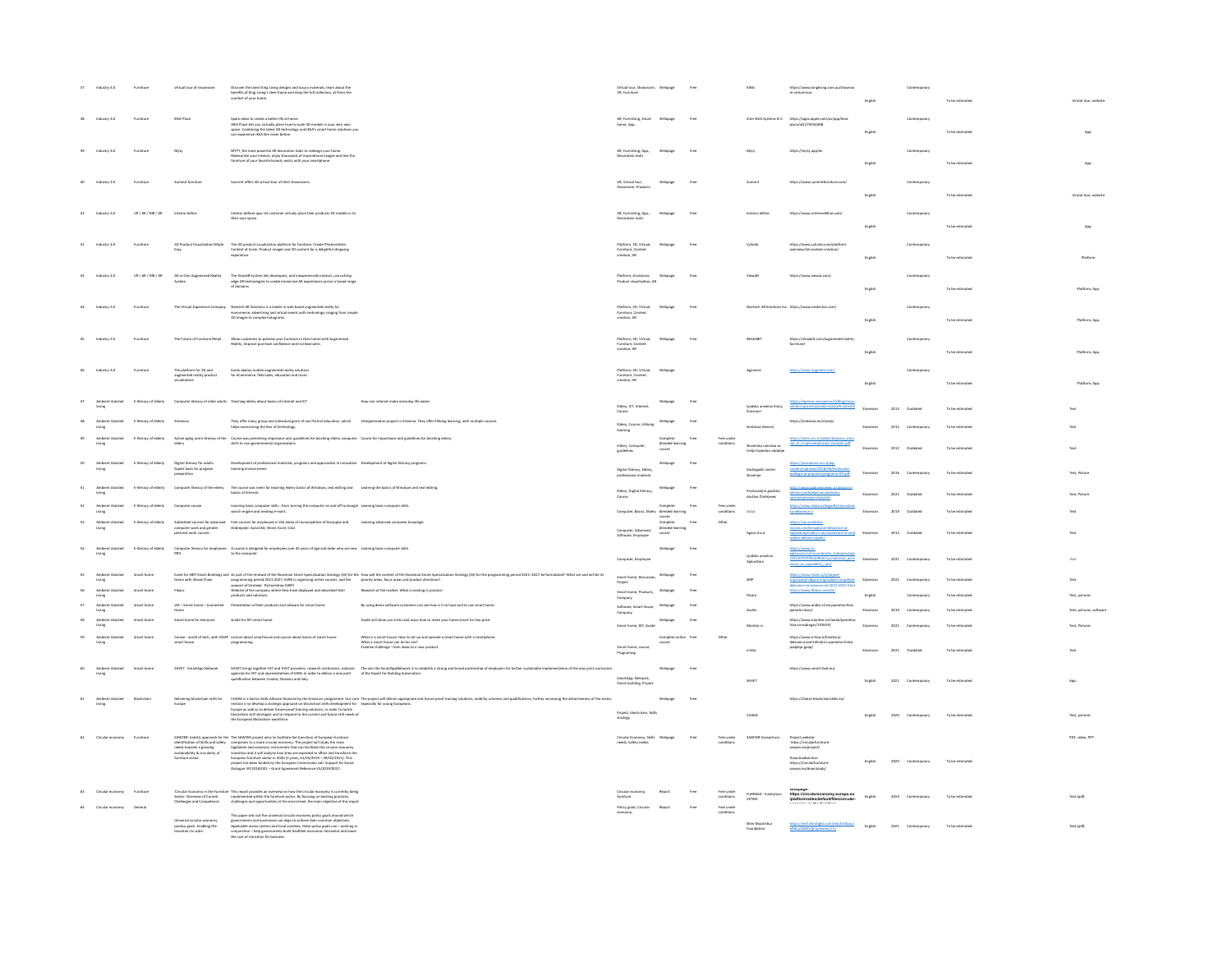|                  |           | Circular economy opportunities in<br>the furniture sector                     | This report was commissioned by the European Environmental Bureau (EEB) to<br>contribute towards the debate in Europe around the challenges and<br>opportunities for transitioning towards a circular furniture sector. The intended<br>audience for the study findings includes policy makers and key actors acro<br>furniture value chain.                                                                                                                                                                                                                                                                                                                                          |                                                                                                                                                                                                                                                                                                                                                                                                                                                                                                                                                                                                                                                                                                                                                                                                                                                                                                                                                                                                                                                                                                                                                                                                                                                                                                                                                                                                                                                                                                                                                                                                                                                                                                                                                                                                                                                                                                                                                                                                  |                                                                              |                                  |      | Free under<br>conditions                                                                                                                                                          | Editor responsible:                    | Stephane Arditi European https://eeb.org/library/circular-economy-<br>Environmental Bureau opportunities-in-the-fumiture-sector/ English |                            | 2017 Contemp |                   |                 |                                                                                                                |                                                        |                                                         |
|------------------|-----------|-------------------------------------------------------------------------------|---------------------------------------------------------------------------------------------------------------------------------------------------------------------------------------------------------------------------------------------------------------------------------------------------------------------------------------------------------------------------------------------------------------------------------------------------------------------------------------------------------------------------------------------------------------------------------------------------------------------------------------------------------------------------------------|--------------------------------------------------------------------------------------------------------------------------------------------------------------------------------------------------------------------------------------------------------------------------------------------------------------------------------------------------------------------------------------------------------------------------------------------------------------------------------------------------------------------------------------------------------------------------------------------------------------------------------------------------------------------------------------------------------------------------------------------------------------------------------------------------------------------------------------------------------------------------------------------------------------------------------------------------------------------------------------------------------------------------------------------------------------------------------------------------------------------------------------------------------------------------------------------------------------------------------------------------------------------------------------------------------------------------------------------------------------------------------------------------------------------------------------------------------------------------------------------------------------------------------------------------------------------------------------------------------------------------------------------------------------------------------------------------------------------------------------------------------------------------------------------------------------------------------------------------------------------------------------------------------------------------------------------------------------------------------------------------|------------------------------------------------------------------------------|----------------------------------|------|-----------------------------------------------------------------------------------------------------------------------------------------------------------------------------------|----------------------------------------|------------------------------------------------------------------------------------------------------------------------------------------|----------------------------|--------------|-------------------|-----------------|----------------------------------------------------------------------------------------------------------------|--------------------------------------------------------|---------------------------------------------------------|
|                  |           | The Furniture Sector and Circular<br>Economy 2.0                              | EFIC, the European Furniture Industries Confederation, has identified a number<br>of challenges and opportunities linked to the transition to a circular economy covering the different phases of furniture manufacturing, from the supply of<br>materials to the end of life phase, and is hereby providing sector specific experition for EU Circular Economy policies. The European function is near ready to collaborate with EU institutions to create suriable tools for                                                                                                                                                                                                        |                                                                                                                                                                                                                                                                                                                                                                                                                                                                                                                                                                                                                                                                                                                                                                                                                                                                                                                                                                                                                                                                                                                                                                                                                                                                                                                                                                                                                                                                                                                                                                                                                                                                                                                                                                                                                                                                                                                                                                                                  |                                                                              |                                  |      | Free unde<br>conditions                                                                                                                                                           | European furniture                     | prm/sites/default/files/efic_position -<br>Industries Confederation the furniture sector and circular econ<br>$2.0$ pdf                  | Emelish                    | 2021         |                   | To be estimated |                                                                                                                |                                                        | Text (odf)                                              |
|                  |           | FURN360 Module 1: Circular<br>Economy : An Introduction                       | This first module sets the scene for the entire training and introduces the<br>concept of the circular economy, an economy in which the value of products.<br>This first module is developed around 5 different units<br>1.1 LIMITS TO LINEAR ECONOMY: WHAT IS WRONG WITH OUR CURRENT SYSTEM?<br>1.2 DEFINITION AND PRINCIPLES OF CIRCULAR ECONOMY<br>1.3 ADVANTAGES AND BARRERS OF THE ORDER AR ECONOMY<br>1.3 AU VAN LAGES AND BARRENS OF THE UNCOLAR ECONOMIT<br>1.4 CIRCULAR ECONOMY SCHOOLS OF THOUSHTS (C2C, BIOMIMICRY,<br>INDUSTRIAL ECOLOGY, FUNCTIONAL ECONOMY)<br>1.5 SUSTAINABILITY AND CIRCULAR ECONOMY: COMPREHEND HOW CIRCULAR<br>ECONOMY IS RELATED TO SUSTAINABILITY | concept of the circular economy, an economy has the of products,<br>In minimista: Tequism why the circular economy has energy in minimista and the state of the limits associated to the linear economy.<br>In minimista: Tequism wh<br>-The trainee can apprehend the different schools of thoughts associated with the concept of circular economy.<br>- The trainee understands that circular economy is based on a variety of existing concepts related to sustainabi<br>The trainee is able to understand how circular economy and sustainability inter relate<br>Skills:<br>. The trainee knows where to place certain circular economy business examples in the circular economy butterfly diagram.<br>Competences:<br>. The trainee can compare circular with linear principles.                                                                                                                                                                                                                                                                                                                                                                                                                                                                                                                                                                                                                                                                                                                                                                                                                                                                                                                                                                                                                                                                                                                                                                                                         | Circular Free                                                                | Complete online free             |      |                                                                                                                                                                                   |                                        | <b>E-Learing Platform (Regis</b>                                                                                                         |                            |              |                   |                 |                                                                                                                |                                                        | Test (pdf), PPT, Video<br>Infographic, Quizz.           |
| Circular economy | Furniture | FURN360 Module 2. Circular                                                    | In this second module, the main characteristics of the furniture sector that can Knowledge:                                                                                                                                                                                                                                                                                                                                                                                                                                                                                                                                                                                           | Economy in the furniture industry affect the implementation of the circular economy in this sector are discussed.<br>Fixtured the company in this this module, the circular economy in approached from a business point. Knowledg                                                                                                                                                                                                                                                                                                                                                                                                                                                                                                                                                                                                                                                                                                                                                                                                                                                                                                                                                                                                                                                                                                                                                                                                                                                                                                                                                                                                                                                                                                                                                                                                                                                                                                                                                                | Circular Economy /<br>Furniture Industry                                     | Complete online free             |      |                                                                                                                                                                                   | CETEM                                  | FURN360 - Institution: E-Learing Platform (Registration<br><b>NAD and</b>                                                                | English                    | 2019         |                   |                 | 0.46                                                                                                           |                                                        | Text (pdf), PPT, Videos,<br>Infographic, Quizz.         |
|                  |           | business model innovation in the of view.<br>fumiture industry                | With this module, participants will take a broader view of what it means to                                                                                                                                                                                                                                                                                                                                                                                                                                                                                                                                                                                                           | . Understand the concept of business mode<br>-Understand the characteristics of a sustainable business model. Recognize sustainability as a driver for business model innovation                                                                                                                                                                                                                                                                                                                                                                                                                                                                                                                                                                                                                                                                                                                                                                                                                                                                                                                                                                                                                                                                                                                                                                                                                                                                                                                                                                                                                                                                                                                                                                                                                                                                                                                                                                                                                 | Circular Economy /<br>umiture Industry /<br>Circular Business Model          | Complete online<br>course        |      |                                                                                                                                                                                   | FURN360<br>CETEM                       | <b>E-Learing Platform (Regist</b>                                                                                                        |                            |              |                   |                 |                                                                                                                |                                                        | Text (pdf), PPT, Video<br>Infographic, Quizz.           |
|                  |           | FURN360 Module 4. Business<br>management in the circular<br>fumiture industry | This module discusses the tools and applications currently used to promote<br>sustainability in the circular furniture industry.<br>This fourth module is developed around 5 different units:<br>4.1 CREATING AND MANAGING CIRCULAR VAL<br>4.2 ENTREPRENEURSHIP FOR CIRCULAR ECONOMY                                                                                                                                                                                                                                                                                                                                                                                                  | Knowledge:<br>. Understand the need for collaboration with value network to fully exploit shared<br>. Recognize the features of entrepreneurship mindset.<br><b>Skille</b><br>. Personally implement tools and methods to develop and evaluate ideas of circular in                                                                                                                                                                                                                                                                                                                                                                                                                                                                                                                                                                                                                                                                                                                                                                                                                                                                                                                                                                                                                                                                                                                                                                                                                                                                                                                                                                                                                                                                                                                                                                                                                                                                                                                              | <b>Business Management /</b><br>Circular furniture<br>Industry               | Complete option - Free<br>course |      |                                                                                                                                                                                   | FURN360 - Institution<br>CETEM         | <b>E-Learing Platform (Regi</b>                                                                                                          |                            | 2019         |                   |                 | 0.32                                                                                                           |                                                        | Text (pdf), PPT, Video<br>Infographic, Quizz.           |
|                  |           |                                                                               | FURN360 Module 5. Sustainability This module introduces some of the main tools and applications that are<br>in the circular furniture industry currently seed to promote sustainability in the furniture industry, becoming<br>in th                                                                                                                                                                                                                                                                                                                                                                                                                                                  | Knowledge<br>•Lindentand what is ecodesign, its different stages, what it provides to a company.<br>•Legal requirements of a furniture company. Basic aspect of different certifications of Quality and Environment management for companies:                                                                                                                                                                                                                                                                                                                                                                                                                                                                                                                                                                                                                                                                                                                                                                                                                                                                                                                                                                                                                                                                                                                                                                                                                                                                                                                                                                                                                                                                                                                                                                                                                                                                                                                                                    | Sustainability / Circular<br><b>Furniture Industry</b>                       | Complete online free             |      |                                                                                                                                                                                   | FURN360 - Institution:<br>ceresa       | E-Learing Platform (Registration                                                                                                         | Freisch                    |              | 2019 Contemporary |                 | 0.5                                                                                                            |                                                        | Text (odf), PPT, Videos<br>Infographic, Quizz.          |
|                  |           | FURN360 Module 6. Marketing<br>the circular furniture                         | In this module, a marketing perspective on the circular economy is adopted. The - Understanding consumers concerns on sustainability<br>This module is composed of three units<br>6.1 CIRCULAR PRODUCT TO MARKETS<br>6.2 CIRCULAR CUSTOMER VALUE CREATION<br>6.3 CIRCULAR FURNITURE CONSUMPTION PRACTICES                                                                                                                                                                                                                                                                                                                                                                             | <b>Cnowledge:</b><br>Identify and describe the 4ps for circular economy.<br>aim is to date into the different marketing concepts, models and tools that can vidently consumer routines or mundate use of furniture. Identify consumption communities from sustainability point of views<br>be used to help de<br>. Recognize the most relevant strategy to meet customer needs with circular products.<br>$Competences:$<br>. Use Relationship marketing theory to necessary to acquire and retain customers<br>· Develop transformative consumption practices for furniture product/services.                                                                                                                                                                                                                                                                                                                                                                                                                                                                                                                                                                                                                                                                                                                                                                                                                                                                                                                                                                                                                                                                                                                                                                                                                                                                                                                                                                                                   | Marketing / Circular<br>Furniture                                            |                                  |      |                                                                                                                                                                                   |                                        | E-Learing Platform (Registra                                                                                                             |                            |              |                   |                 |                                                                                                                |                                                        | Text (pdf), PPT, Video<br>Informathic, Quizz,           |
| Circular economy |           |                                                                               |                                                                                                                                                                                                                                                                                                                                                                                                                                                                                                                                                                                                                                                                                       |                                                                                                                                                                                                                                                                                                                                                                                                                                                                                                                                                                                                                                                                                                                                                                                                                                                                                                                                                                                                                                                                                                                                                                                                                                                                                                                                                                                                                                                                                                                                                                                                                                                                                                                                                                                                                                                                                                                                                                                                  |                                                                              | Complete online Free<br>course   |      |                                                                                                                                                                                   |                                        |                                                                                                                                          |                            |              |                   |                 |                                                                                                                |                                                        |                                                         |
|                  |           | FURN360 Module 7. Supporting<br>by advanced Key Enabling<br>Technologies      | Module 7 will introduce you to some of the new technologies used as<br>transversal tools in the circular economy, and how these technologies can contribute to the optimisation of the circular economy in most processes.<br>This module is divided into 6 units:<br>7.1 STATE OF THE ART OF SPECIFIC KETS WITHIN THE CIRCULAR ECONOMY.<br>7.2 AUGMENTED REALITY<br>7.3 3D PRINTING OR ADDITIVE MANUFACTURING<br>7.4 3D SCANNING<br>7.5 TRACKING SYSTEMS<br>7.6 DIGITAL COLLABORATIVE PLATFORMS                                                                                                                                                                                      | Knowledge:<br>. Understand, recognize and analyze the use of KETs in the furniture industry and its possible applications to the circular economy model<br>*Recognize the uses of Augmented Reality in the furniture production chain, from the design to the final piece. Know how Alt works.<br>*Have a complete understanding of the technology and its applications to the principles of<br>Know what is a tracking system, which technologies are behind and their applications in the furniture and wood sector.<br>- To know what are the collaborative digital platforms and possible uses within the circular economic model.<br>. Create connections between technology and the circular economy. Identify new applications. Creative thinking.<br>Identify the uses of AR in the circular model. Constructive thinking.<br>-womary aw weak with a structure model consumer unitable.<br>Hometry the different uses of 3D printing in the fundture industry and market. Integration of ecodesign in additive manufacturing.<br>•Constructive thinking, Optimizat<br>. Evaluate and analyze the uses of the tracking system applied to the furniture sector to connect them with the principles of CE<br>· Critical thinking.<br>Analyse and justify the uses of these platforms in the EC through the knowledge acquired<br>Competences:<br>Competences:<br>-Be able to identify the usability of KETs and its advantages in the Circular Economy within the Furniture Sector.<br>-Be able to evaluate and analyse the resources offered by the AR to be able to connect them to the principl<br>Recognize the possible uses and benefits of this technology both in the production process of furniture and in the first transformation of wood.<br>-Be able to understand the organization and use of tracking systems, and recognize their applications in the circular economy.<br>-Be able to use collaborative digital platforms to meet the needs of the principles of the circ | Circular Economy / KETs                                                      |                                  |      |                                                                                                                                                                                   |                                        | <b>E-Learing Platform (Registry</b>                                                                                                      |                            |              |                   |                 |                                                                                                                |                                                        | Text (pdf), PPT, Vid<br>nfographic, Quizz.              |
|                  |           | ndustrie 4.0                                                                  | elearning about the basic 'need-to-knows' in Industry 4.0                                                                                                                                                                                                                                                                                                                                                                                                                                                                                                                                                                                                                             | Industrie 4.0 omvat alle nieuwe technologieën: van virtual reality, over cybersecurity tot internet of things.                                                                                                                                                                                                                                                                                                                                                                                                                                                                                                                                                                                                                                                                                                                                                                                                                                                                                                                                                                                                                                                                                                                                                                                                                                                                                                                                                                                                                                                                                                                                                                                                                                                                                                                                                                                                                                                                                   | VDAB, industry 4.0,                                                          | Complete online                  |      |                                                                                                                                                                                   |                                        | VO AMI-800907/cursus/C-AMI                                                                                                               |                            |              |                   |                 |                                                                                                                | totara, online learing- Text, Vide<br>platform by VDAB | animation                                               |
|                  |           |                                                                               | ning about the basic 'need-to-knows' in circular er                                                                                                                                                                                                                                                                                                                                                                                                                                                                                                                                                                                                                                   | In deze online cursus leer je de nieuwe technologieën kennen. Je leert hoe industrie 4.0 alle stappen in de waardeketen beïnvloedt: verlangen, bestellen<br>produceren, leveren, gebruiken en hergebruiken. Je ontdekt ook hoe deze nieuwe trends jou kunnen ondersteunen in je job.<br>begripelijke taal met animaties en oefeningen, komen deze 7 technologische drijfveren van industrie 4.0 aan bod<br>big data & data-analyse; additive manufacturing; internet of things; augmented & virtual reality; cyber physical systems; digital twin; sensortechnologie;<br>covenciances met het circulair ordememerschap en kan je laten isspireen door de vela getagenissen en voorbeelden van collega-ondernemers die de VDAB, circulair onder VDAB, circulair of the VDAB, circulair of the VDAB, circ                                                                                                                                                                                                                                                                                                                                                                                                                                                                                                                                                                                                                                                                                                                                                                                                                                                                                                                                                                                                                                                                                                                                                                                          | VDAB, circular economy, Complete online                                      |                                  |      |                                                                                                                                                                                   |                                        | 191221/Industrie 4 O-online<br>pd/O-AMI-801047/cursus/C-AMI-                                                                             | Dutch                      | 2021         |                   |                 |                                                                                                                | platform by VDAB                                       | Informablic, Quizz<br>animations,<br>Infographic, Quizz |
|                  |           | EQ-WOOD - European Quality<br>and furniture industry                          | MOOC developed in the frame of Erasmus+ programme, aiming to train<br>Qualification for the WOODwork profile of the Innovation Advisor for the Furniture sector                                                                                                                                                                                                                                                                                                                                                                                                                                                                                                                       | Deze opleiding is het resultaat van een samenwerking tussen Syntra en VDAB.<br>Five interactive and multimedia Units:<br>- Design Thinking / Concepting / Prototyping<br>Innovation / Innovation Management<br>Design Trend and Innovation Research                                                                                                                                                                                                                                                                                                                                                                                                                                                                                                                                                                                                                                                                                                                                                                                                                                                                                                                                                                                                                                                                                                                                                                                                                                                                                                                                                                                                                                                                                                                                                                                                                                                                                                                                              | MOOC, innovation,<br>trendwatching, furniture, blended learning<br>managaman | Complete<br>course               |      |                                                                                                                                                                                   |                                        |                                                                                                                                          | English (with              | 2021         |                   |                 | cotal effective content<br>duration of 38,55 hours and<br>estimated learners' duration<br>of 77,50 hours (add) |                                                        | e-learning mu<br>olatform                               |
|                  |           | Industry 4.0                                                                  | Introduction to industry 4.0 and its current status in the furniture sector. Listing - Know the exitance of technologies for communication and data treatment<br>1. Introduction to 14.0<br>1.1 What is industry 4.0?<br>2. Industry 4.0 in the Furniture Sector<br>2.1 Industry 4.0 in the furniture sector. Current state<br>2.1 Industry 4.0 in the furniture sector. Current state<br>2.2 Implementing "Hybridization between Physics and the Digital world"<br>technologies in the furniture sector. C<br>2.3 Implementation of Telecom-data technologies and management systems-<br>collaborative platform                                                                      | Project Management<br>Professional development, networking and intercultural skill<br>Knowledge<br>- Knows the concept of Industry 4.0 and its Key Enabling Technologies (KETs) under its umbrella.<br>- Know the concept of smart factory<br>"suow use custepe us assessed and the furniture and wood sector regarding digital transformation<br>- Know the current state (2018-2019) of the furniture and wood sector regarding digital worlds in the furniture sector<br>- Know<br>of technologies in the sector. Autodiagnosis tools for digital transformation in - Know the exhance of tools for management of the business and collaborative platforms<br>the sector:<br>- Knows the concept of Industry 4.0 and its Key Enabling Technologies (KETs) under its umbrella.<br>- Know the concept of smalls theory was its way knowing, inclinangula (ex.is) under its unionistic.<br>- Know the concept of smart factory<br>- Know the current state (2018-2019) of the furniture and wood sector regarding digita<br>- Know the exitence of technologies that allow hybridiasion between the physical and digital worlds in the furniture sector<br>- Know the exitence of technologies for communication and data treatment<br>- Know the exitence of to<br>Competences                                                                                                                                                                                                                                                                                                                                                                                                                                                                                                                                                                                                                                                                                                                  | Industry 4.0                                                                 | Edwarning                        | From | The present<br>work, produced<br>by the<br>IN4WOOD<br>licensed under a<br>Creative<br>Commons<br>Attribution<br>NonCommercial<br>NoDerivatives<br>4.0<br>International<br>License | IN4WOOD - Institution:<br><b>CETEM</b> | E-Learing Platform (Registration)                                                                                                        | English<br>naikat . namnah | 2018/        | Contemporary      | EQF Level - S   | naterials included                                                                                             | Link to te E-Learning<br>Platform<br>https://app       | mood eu Text (pdf), PPT, Videos                         |

Competences<br>- Move to mext steps to go deeper in concepts of Industry 4.0 and its Key Enabling Technologies (KETs) under its umbrella for the furniture sector.<br>- Move to next steps for dieltal transformation in the furnitu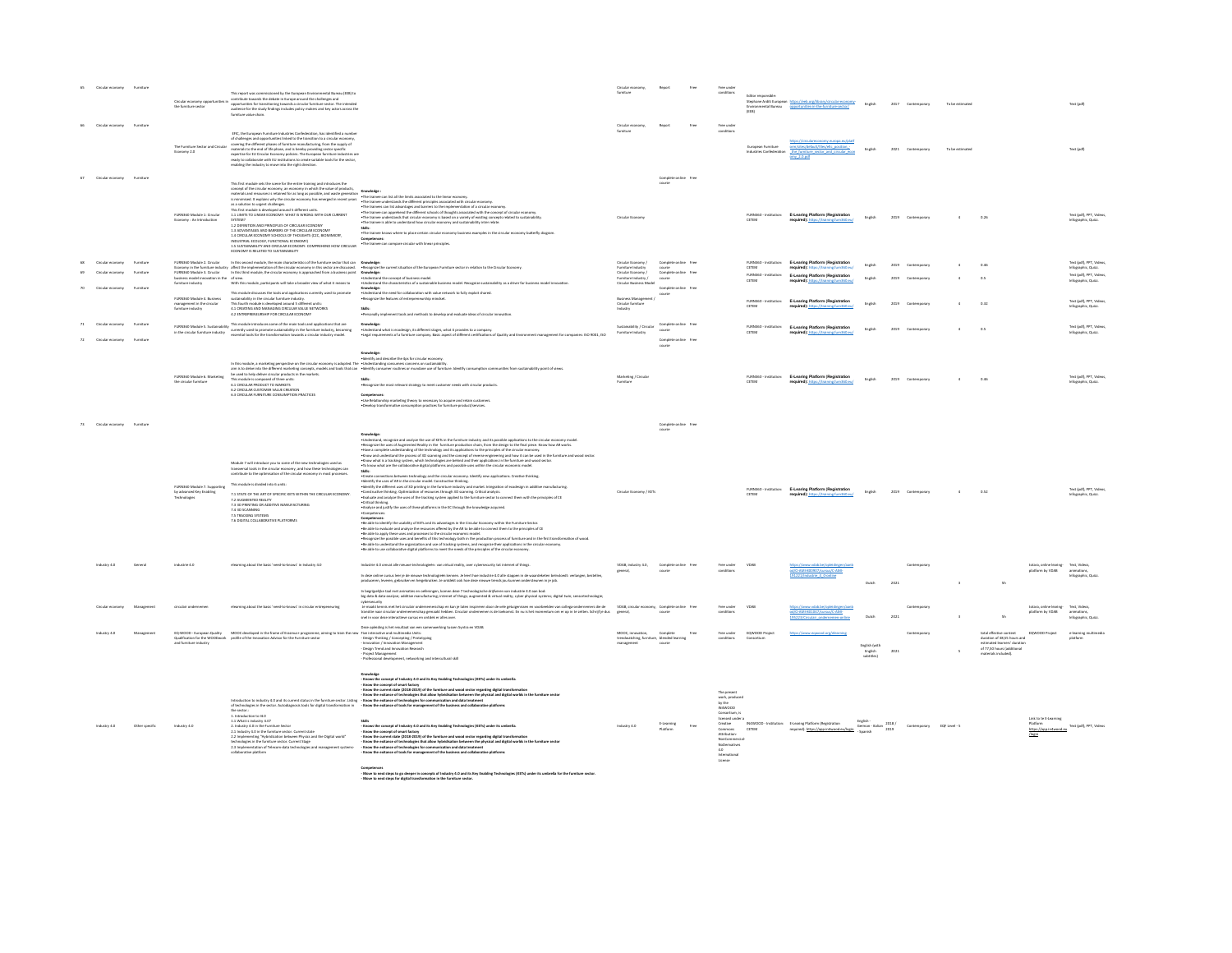|                | <b>3D Printing and Additive</b><br>Manufacturing for Furniture<br>Manufacturing   | The additive manufacturing course is structured in two parts. The first during and introduces the user to the technology, giving an overview of 3D printed how it would be showing the production process of a 3D printed pro<br>2-7 Procession process in all primary, Leonaurig process<br>1.5 What is Rapid Prototyping?<br>1.6 What are support structures in AM?<br>1.7 Production process in 3D priming. Post Processing.<br>1.8 Production process in 3D priming. Po<br>1.9 3D printing technologies. Overview.<br>1.10 Model Infill<br>1.10 Model imm<br>1.11 Production process in 3D printing. Slicing the STL file.<br>1.12 Main software used in 3D printing.<br>1.13 What are STL and G-Code.<br>1.14 How does 3D printing work?<br>1.15 Production process in 3D printing. 3D printing.<br>1.16 Key design consideration for 3D printing with FDM.<br>2. Application of 3D printing in the Furniture sector<br>2.1 Design in the fumiture sector with 3D printing.<br>2.2 Prototyping in the furniture sector with 3D printing.<br>2.3 Moulds for Prototyping and final products. Rapid Tooling.                                                                                                                                                                                                                                                                                               | - Steps to follow since you get the 3D model up to the printed piece<br>products in the asset party it is detected by the third behavior and the state of the particle in the state of the state of the state of the state of the state of the state of the state of the state of the state of the st<br>Skills<br>- Oblaining and printing a 3D object.<br>- Bu ade to blantify what is printable or not.<br>- Knowing what types of alphares are needed for each step of the 3D printing process.<br>- Recognize what types of pleces of furthere<br>-<br>Knowing when and how to use rapid tooling.<br>- Identify the different uses of 3D printing in the furniture market.<br><b>Competences</b><br>- Ability to make decisions within the printing process.<br>- Analyze the part before printing.<br>- Analyze the part before printing.<br>- Analyze the port before printing.<br>- Analyze the production and be able to improve costs and times in the production process.<br>- Ability to work with<br>- Analyze and optimize the design for 3D printing, adapting it to market trends.       | 3D Printing / Additive<br>Manufacturing /<br>umiture Manufacturine | E-Learning<br>Platform | The present<br>work, produced<br>by the<br>IN4WOOD<br>Consortium.<br>censed under a<br>IN4WOOD - Institution:<br>Creative<br>Commons<br>CETEM<br>Attribution-<br>NonCommercia<br>NoDerivatives<br>License                | E-Learing Platform (Registration<br>required): https://app.in4wood.eu/loain | English -<br>German - Italian 2018 /                                                                                                            | Contemporary               | EQF Level - 5 | Text (pdf), PPT, Videos                                                            |
|----------------|-----------------------------------------------------------------------------------|--------------------------------------------------------------------------------------------------------------------------------------------------------------------------------------------------------------------------------------------------------------------------------------------------------------------------------------------------------------------------------------------------------------------------------------------------------------------------------------------------------------------------------------------------------------------------------------------------------------------------------------------------------------------------------------------------------------------------------------------------------------------------------------------------------------------------------------------------------------------------------------------------------------------------------------------------------------------------------------------------------------------------------------------------------------------------------------------------------------------------------------------------------------------------------------------------------------------------------------------------------------------------------------------------------------------------------------------------------------------------------------------------------------|----------------------------------------------------------------------------------------------------------------------------------------------------------------------------------------------------------------------------------------------------------------------------------------------------------------------------------------------------------------------------------------------------------------------------------------------------------------------------------------------------------------------------------------------------------------------------------------------------------------------------------------------------------------------------------------------------------------------------------------------------------------------------------------------------------------------------------------------------------------------------------------------------------------------------------------------------------------------------------------------------------------------------------------------------------------------------------------------------------|--------------------------------------------------------------------|------------------------|--------------------------------------------------------------------------------------------------------------------------------------------------------------------------------------------------------------------------|-----------------------------------------------------------------------------|-------------------------------------------------------------------------------------------------------------------------------------------------|----------------------------|---------------|------------------------------------------------------------------------------------|
|                | Product                                                                           | 1.5 Types of AR-QR Markers<br>of the product<br>2.1 Ways in which Augmented Reality will revolutionize the furniture sector -- In industry and production<br>nuousy and pussessions<br>2.2 Ways in which Augmented Reality will revolutionize the Furrit<br>From the employee to the consumer<br>2.3 How AR can improve the coastion of furniture - Design<br>2.4 How AR can improve the creation o<br>2.5 Augmented Reality for industrial maintenance.<br>2.5 Vision Picking with Augmented Reality<br>2.5 Vision Picking with Augmented Reality<br>2.3 Assembly and part recognition. Monitoring with AR<br>3. Commercial Aspects $\begin{array}{lll} \multicolumn{3}{l}{{\small\textrm{3.6}}}\end{array}$<br>$\multicolumn{3}{l}{\small\textrm{4.6}}\end{array}$                                                                                                                                                                                                                                                                                                                                                                                                                                                                                                                                                                                                                                         | 2.2 Destroyer in South of products, when course the simulation terms of the state of the state of the state of<br>2.3 Destroyer in the background product of the state Apple of the state of the state of the state of the state<br>Skills<br>- Define and determine what Augmented Iteality is and how it works.<br>Augmented Rusing and The System of the Con-<br>The System of the Constantine of the Constantine of the Constantine of the Constantine of the Augmented Rusin<br>The Constantine of the Constantine of Augmental Rusing and Virtual R<br>- Identify the different uses of Ausmented Reality in the furniture market.<br>Competences<br>- identify programs used in Augmented Reality.<br>- Recognize the different types of Augmented Reality.<br>- Adapt the prototype to the specifications of the customer through the use of AR.<br>- Analyze the production a<br>Analyze the processors and migrore some and concern time.<br>Understand the new way of work with AR.<br>Analyze and optimize the design, adapting it to market trends                                          | iligent Tools                                                      | E-Learning<br>Platform | The presen<br>work, produced<br>by the<br>IN4WOOD<br>Consortium, is<br><b>licensed</b> under a<br>Creative<br>Commons<br>Attribution-<br>CETEM<br>NonCommercial<br>NoDerivative<br>4.0<br>hternational                   | E-Learing Platform (Registration<br>required): https://app.in4wood.eu/login | $\begin{array}{c} \mbox{English} \cr \mbox{German-halian} \cr \mbox{2018} \end{array} \begin{array}{c} \mbox{2018} \cr \mbox{2019} \end{array}$ | Contemporary EQF Level - 5 |               | Link to te E-Learning<br>Fest (pdf), PPT, Videos                                   |
|                |                                                                                   | The goal of this course is to introduce the concepts of sensors and wearables,<br>their main features and their use in the industry. The course also includes<br>different use cases focused on business successful stories. Finally<br>tries to give a general view about the future of sensors in the smart factories.<br>1.1 Sensors. What are they? How are they classified?<br>2. Main Characteristics<br>1 Intelligent sensors for Industry 4.0<br>3.1 Types of intelligent sensors<br>3.2 Wearables<br>2.4 versus constants and the state of the state of Smart watches<br>4. Use Cases and Business Success stories<br>4.2 Use Cases and Business Success stories<br>4.2 Use cases of intelligent sensors and Wearables in Industry 4.0<br>5.1 Challenges of intelligent sensors and wearables for Industry 4.0 (1) $5.2$ Challenges of intelligent sensors and wearables for Industry 4.0 (1)                                                                                                                                                                                                                                                                                                                                                                                                                                                                                                       | Konstelaja<br>– v Lodonizacije tehni sensor and sevantikin are ned kons they work.<br>– v Lodonizacije de sensore of sensor ned sevantika in the selectry and their main characteristics.<br>– k Goue about different cast case of area<br>-Pade a akt arrange and wareholds and<br>- Extending the arrange content of terminal parameters and wareholds.<br>- Extending the arrange channel and constructed and the content of the class of the channel industrial constan<br>- E<br>Competences<br>• Understand the use of sensors and wearables in different industrial scenarios.<br>. Recognize main characteristics of sensors and wearables.<br>* newspare mem cuma emusta an emusta and wearance we.<br>* Analyze and take decisions about the better sensor or wearable to use for a specific purpose, facility, operation mode, etc.<br>* Analyze an industrial scenario in order<br>. Get a sensor or wearable and suggest use cases of it.<br>. Take decisions about the most suitable sensor/wearable for a specific industrial need.                                                       |                                                                    | Platform               | The present<br>work, produced<br>by the<br>IN4WOOD<br>Conceptions i<br>Conservum, is<br>licensed under a<br>Creative<br>Commons<br>CETEM<br>Attribution-<br>NonCommercia<br>NoDerivatives<br>4.0<br>International        | E-Learing Platform (Registration<br>required): https://app.in4wood.eu/loain | Serman - Italian<br>2019                                                                                                                        | Contemporary               | EQF Level - 5 | <b>Matform</b><br>Fest (pdf), PPT, Videor                                          |
| Other specific | RFID/NFC                                                                          | The goal of this course is to introduce the RFID and NFC technologies, their neatures and examples of their use in the industry. The course also includes<br>different use cases focused on business successes stories. Finally, the course<br>gives a general view about the future of RFID and NFC in the industry 4.0<br>1.8FD<br>1. Introduction to RFID<br>1.2 Main Characteristics: RFID systems and tags<br>1.3 Main Characteristics: Readers<br>1.4 Main characteristics: antennas and middleware<br>1.5 Operational Modes in RFID<br>1.6 Standards in RFID<br>1.7 Privacy and Security in RFID<br>1.8 Use cases of RFID: traceability, inventory control, healthcare, etc.<br>2. NFC<br>2.1 What about NFC?<br>2.3 NFC: Main characteristics<br>2.3 Use cases of NFC in the industry<br>2.4 Future of RFID and NFC in the industry                                                                                                                                                                                                                                                                                                                                                                                                                                                                                                                                                                  | "I she decisions about the rest at addition surrounded for a profit: bidutiful met.<br>Considerably the first of interaction surrounded are:<br>$\sim$ Universal with a HD and SC and SC and SC and SC and SC and SC and SC and SC an<br>. Know the future of RFID and NFC in industry<br>Skills<br>+ Define what RFID technology is<br>+ Define what NFC technology is<br>+ Enumerate the main characteristics of RFID and NFC<br>. Enumerate the operation modes of RFID and NFC<br>. Identify the standards of BEID and NEC<br>Summary one stambares or MPID and NFC in different industrial sectors<br>• Ensmerate use cases of RFID and NFC in different industrial sectors<br>• Identify the advantages of RFID and NFC in an industrial scenario<br>• To provide a<br>Competences<br>• Understand the use of RFID and NFC in different industrial scenarios.<br>- Disconsion use we we would be the Discount of the Conservation and the Michael Michael Disconsisters and characteristics of MTD and MC<br>- Ascorption made that decisions about the type of MTD and MC technologies and featur | <b>RFID / NFC</b>                                                  | E-Learning<br>Platform | The present<br>work, produced<br>by the<br><b>NAWOOD</b><br><b>licensed under a</b><br>Creative<br>IN4WOOD - Institution:<br>Commons<br>CETEM<br>Attribution<br><b>ConComme</b><br>NoDerivatives<br>4.0<br>International | E-Learing Platform (Registration<br>required: https://app.in4wood.eu/loain  | English<br>German - Italian $\frac{2018}{n\alpha}$<br><b>Counid</b>                                                                             | Contemporary EQF Level - S |               | Link to te E-Learning<br>Platform<br>Text (pdf), PPT, Videor<br>https://app.in4w   |
| Other specific | Robotics applied to furniture<br>production at the different<br>production stares | i nos course arms to proviou oasic snowwapy and methodology for the oneign<br>and implementation of severe individuals solutions based on the integration of<br>mobile robotic platforms, internet of Things and Cloud computing. Th<br>production stages. The objective is to show an overview of innovative concepts<br>of robotics related to Industry 4.0 which shall be accessible to the specialist in<br>the wood-manufactory field, regardless of their educational background.<br>the wood-manufactory field<br>1. Introduction<br>1.1 Introduction to Robotics<br>2. Definitions and Concepts<br>2.1 From Industrial robotics to collaborative robotics<br>2.2 Service Robotics Part I<br>2.3 Service Robotics Part II<br>2.3 Service Robotics Part II<br>2.4 Internet of Things (bd') - Introduction and Definition<br>2.5 Internet of Things (bd') - Main Concepts and Architecture characteristics<br>2.6 Internet of Things (IoT) - Key Enabling Technologies<br>2.2 Internet of Things (loT) - Application Areas<br>2.3 Cloud Robotics Definition<br>2.9 Cloud Robotics Application<br>2.10 Social and Collaborative Robotics Part<br>2.11 Social and Collaborative Robotics Part II<br>2.12 Social and Collaborative Robotics Part III<br>2.13 Social and Collaborative Robotics Part IV<br>2.13 Social and Collaborative Robotics Part IV<br>2.15 Social and Collaborative Robotics Part VI | Knowledge<br>- Characteristics of service robots and limitation of industrial ones.<br>- Requirements to be addressed to program and develop service robots.<br>- Concepts, properties and characteristics of internet of Things.<br>- Ben<br>- Examples, advantages and applications of Artificial Intelligence.<br>ansure what types of software are needed to analyze the movement of the robot.<br>- Rocognizing what took to be used to enhance the capability of collaborative robots.<br>- Identifying the took that can be used to help the deplo<br>Identifying the different uses of collaborative robotics in industry.                                                                                                                                                                                                                                                                                                                                                                                                                                                                       | production / production                                            | Platform               | The present<br>work, produced<br>by the<br>IN4WOOD<br>Consortium.<br>Scienced under a<br>Creative<br>Commons<br>CETEM<br>Attribution-<br>NonCommercia<br>NoDerivatives<br>4.0<br>Internationa<br>License                 | required): https://app.infwood.eu/login semi-                               | English<br>English -<br>German - Italian - 2018 /<br>- Consider - 2019                                                                          | Contemporary EQF Level - 5 |               | Link to te E-Lear<br>Platform<br>Text (pdf), PPT, Videos<br>https://app.in4wood.eu |

2.15 Social and Collaborative Robotics Part VI<br>2.16 Artificial Intelligence (AI)<br>2.17 Human Activity Recognition (HAR) I<br>2.18 Human Activity Recognition (HAR) II<br>3. Resolved exercises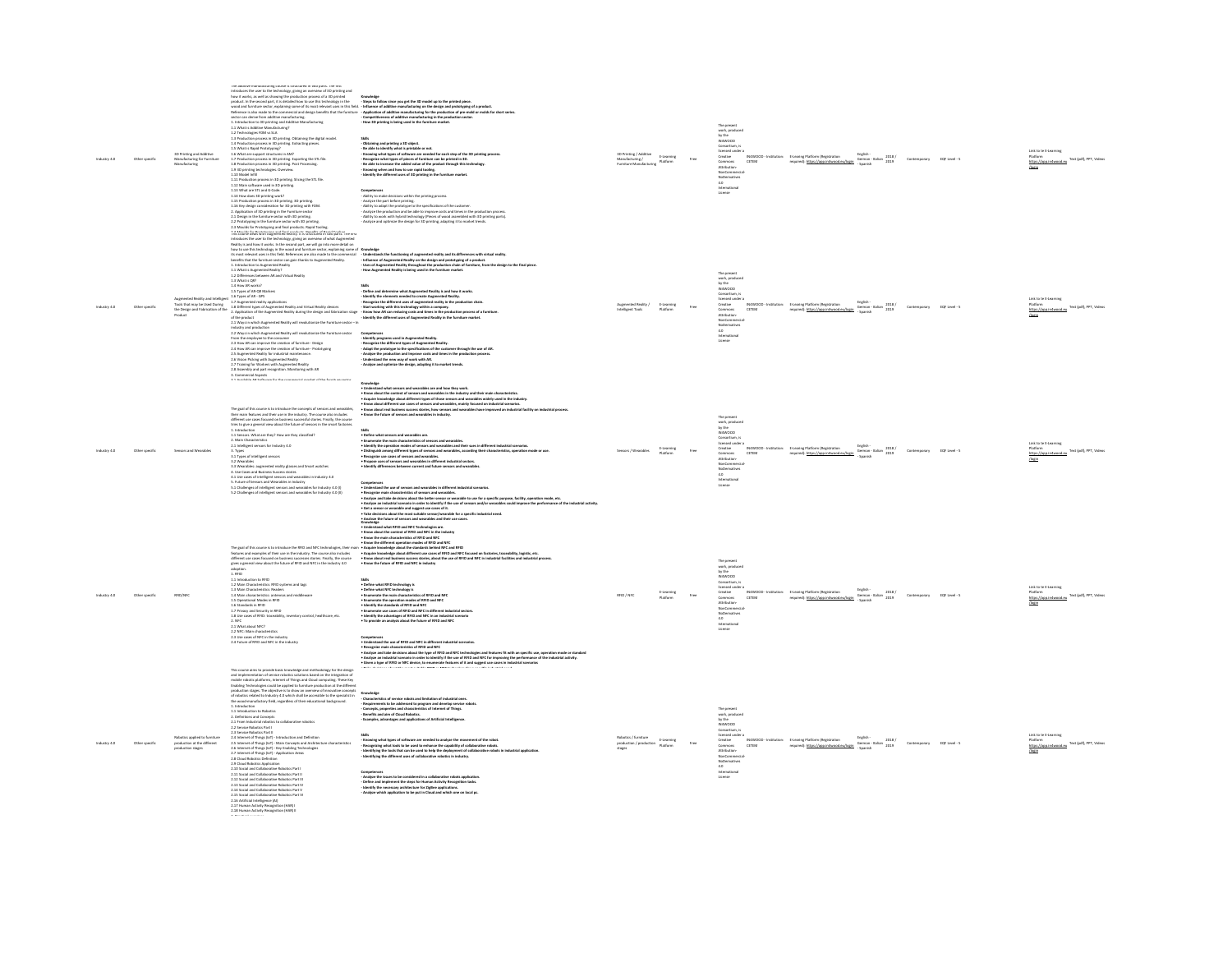| ustry 4.0 | Other specific | Simulation, modelling and<br>catalogues, 3D scanning | The course is designed to understand all the key teatures of Autodesk 3DS Max<br>software, become self-contained and productive with the advanced Corona<br>Renderer render engine in order to produce static photorealistic renderings.<br>Corona will be the focus of the course along with some advanced lighting.<br>mapping, texturing features of 3ds Mixe<br>1. Introduction<br>1.1 Course introduction<br>2. Main Concepts<br>2.1 Valid tool for companies<br>2.2 Panorama of existing softwares<br>3. Examples and good practices<br>3.1 Case studies<br>4.1 Practical exercises: 3DS MAX<br>4.1 3DsMax_software interface<br>virtualization in the design, virtual 4.2 3DsMax_introduction part 1 / interface overview<br>4.3 3DsMax_introduction part 2<br>4.4 3DsMax_create panel<br>4.5 3DsMax_modify panel part 1<br>4.6 3DsMax modify panel part 2<br>4.7 3DsMax_modify panel part 3<br>4.8 3DsMax_modify panel part 4<br>14 Summary monor paints<br>4.10 SDMMx_import (non native files)<br>4.10 SDMMx_import (non native files)<br>4.11 SDMMx_impre (noin what files)<br>5.1 Pactical coordine: tristall the render engine<br>5.1 Corona Renderer_install the re<br>$5.2$ Corona Renderer $\overline{\phantom{a}}$ how to set corona as main render engine $5.3$ Corona Renderer $\overline{\phantom{a}}$ main features | Transferring the design contents expressed by designers into 3D drawings.<br>esentation rendering of the project to be proposed to the company or the market<br>Defining of<br>som<br>- Understanding the logic of 3D graphics.<br>- Know which rendering engine is best for yielding desired result in time.<br>- Mustering the balance of shadow and light.<br>- Skils in problem setting / solving.<br>- Skils in problem setting / solving.<br>- Knowing what types of software are needed for each step of the 3D rendering process.<br>Competences<br>- Ability to make decisions within the rendering process.<br>- Be able to identify the problem within the worldlow.<br>- Ability to adapt quality/time of the final rendering to the customer's wishes.<br>- Ability to wor                                                                                                                                                                                                                   | $\label{eq:multi} \begin{array}{ll} \text{rulation / modeling /} & \text{E-Learning} \\ \text{F-Learning} & \end{array}$<br>virtualization / virtual<br>catalogues / 3D scanning Platform |                        | The present<br>work, produced<br>by the<br>IN4WOOD<br>$\begin{array}{c} \textbf{Consection, is} \\ \textbf{located under a} \end{array}$<br>Creative<br>Commons<br>CETEM<br>Attribution-<br>NonCommercia<br>NoDerivatives<br>4.0<br>htternational<br>License               | IN4WOOD - Institution: E-Learing Platform (Registration<br>required): https://app.in4wood.eu/login | English<br>German - Italian 2018 / Contemporary EQF Level - 5<br>- Spanish               |              |               | Link to te E-Learning<br>https://app.infwcod.eu<br>https://app.infwcod.eu<br>fleele                 |
|-----------|----------------|------------------------------------------------------|------------------------------------------------------------------------------------------------------------------------------------------------------------------------------------------------------------------------------------------------------------------------------------------------------------------------------------------------------------------------------------------------------------------------------------------------------------------------------------------------------------------------------------------------------------------------------------------------------------------------------------------------------------------------------------------------------------------------------------------------------------------------------------------------------------------------------------------------------------------------------------------------------------------------------------------------------------------------------------------------------------------------------------------------------------------------------------------------------------------------------------------------------------------------------------------------------------------------------------------------------------------------------------------------------------------------------------------|-----------------------------------------------------------------------------------------------------------------------------------------------------------------------------------------------------------------------------------------------------------------------------------------------------------------------------------------------------------------------------------------------------------------------------------------------------------------------------------------------------------------------------------------------------------------------------------------------------------------------------------------------------------------------------------------------------------------------------------------------------------------------------------------------------------------------------------------------------------------------------------------------------------------------------------------------------------------------------------------------------------|-------------------------------------------------------------------------------------------------------------------------------------------------------------------------------------------|------------------------|----------------------------------------------------------------------------------------------------------------------------------------------------------------------------------------------------------------------------------------------------------------------------|----------------------------------------------------------------------------------------------------|------------------------------------------------------------------------------------------|--------------|---------------|-----------------------------------------------------------------------------------------------------|
|           | Other specific | Internet of Things                                   | They course is always in sec sections. In the arst section, the overall concepts on<br>Internet of Things will be described in a relatively theoretical way although, due<br>to its nature, internet of Things is always at least pa<br>second section, the features of Internet of Thirps will be described, going on<br>with the first section. The third section refers to the technologies directly reliabed<br>to the Internet of Thirps: The Gurdi note between the l<br>not being directly internet of Thisgs, tend to be used in internet of Things. Understand the meaning of the internet of Things concept.<br>environments and generate added value, in the fifth section, a specific case of the co<br>specifically how to use it to generate a prototype Internet of Things ecosystem -<br>which is the goal of section six.<br>1. Introduction to loT<br>1.1 What is loT?<br>1.2 Related Concepts<br>1.3 How does loT work?<br>1.4 Application of loT<br>1.5 Commercial Aspects<br>1.6 Concerns (privacy, security, health, etc.)<br>2. Features<br>2.1 Architecture<br>2.2 Intelligence<br>2.3 Automation<br>2.4 Design<br>3. Technologies to loT<br>3.1 The Cloud<br>3.2 Wired and wireless networks<br>3.3 Cyber-physical systems<br>3.4 Technological Standards                                                       | - Learn the technologies of Internet of Things.<br>som<br>- Learn how to build an Internet of Things architecture.<br>- Learn the differences between Internet of Things technologies.<br>Design an Internet of Things ecosystem.<br>Competences<br>- Know about the theory of Internet of Things.<br>- A finite of the company of Thines.<br>- Understand the features of Internet of Things.<br>- Know the technologies of Internet of Things and the technologies that tend to go with of Internet of Things.<br>- Learn how to develop and use a prototype Internet of Things ecosystem using a specific open framework.                                                                                                                                                                                                                                                                                                                                                                              | Internet of Things                                                                                                                                                                        | E-Learning<br>Platform | The nessen<br>ine present<br>work, produced<br>by the<br>IN4WOOD<br>$\begin{array}{c} \textbf{Consection, is} \\ \textbf{located under a} \end{array}$<br>Creative<br>Commons<br>Attribution-<br>CETEM<br>NonCommercial<br>NoDerivatives<br>4.0<br>hternational<br>License | IN4WOOD - Institution: E-Learing Platform (Registration<br>required): https://app.in4wood.eu/login | English<br>Cerman - Italian 2018 /<br>German - Italian 2019                              | Contemporary | EQF Level - S | Link to te E-Learning<br>Platform<br>https://asp.infwood.eu Text (pdf), PPT, Videos                 |
|           |                | Integrated Sys                                       | The course on Integrated Systems is structured in three parts. The first one<br>delves on the mathematical theory and the concepts that are needed to<br>understand how integrated systems work. In the second part, real architectu<br>1. Theoretical Aspects<br>1. Interested Agence<br>1.1 Complexity theory<br>1.2 Networks in complex systems<br>1.3 Legacy and path dependency<br>1.4 Convergence and divergence<br>1.5 Synergy, adaptation and evolution<br>2. Architecture<br>2.1 The service economy<br>2.2 Service-oriented architecture<br>2.3 The loT framework SOFIA2 as a Service-Oriented Architecture<br>2.4 Event-oriented architecture<br>2.5 Modularity<br>2.6 Self-organization<br>2.7 System ecology<br>3. Implementation<br>3.1 Middleware for distributed applications<br>3.2 Types of Middleware<br>3.3 Integration topologies                                                                                                                                                                                                                                                                                                                                                                                                                                                                                   | orderical the integritie system was a free weak.<br>Effects and the general complete in the bridget, that dash with<br>the main of the general complete in the bridget, that dash with<br>the main of the general complete integrity in<br>- Delve in the implementation of complex systems from at least a theoretical perspective.<br>- Know abstract concepts on complexity theory.<br>- Know concrete concepts on the instantiation of complexity theory.<br>- Understand economic and architectural concepts related to the service-oriented models.<br>Identify different middleware examples.<br>- Recognize different togologies and their importance for integrated systems<br>Competences<br>- Ability to recognize and to work with a complex system.<br>- Ability to recognize and define the features of an integrated system.<br>- Ability to work with network environments.<br>- Ability to decide adaptations of complex integrated systems, improving a give system for a certain goal. |                                                                                                                                                                                           | E-Learning<br>Platform | The present<br>work, produced<br>by the<br>N4W000<br>Consortium, is<br>licensed under a<br>Creative<br>N4W00D - Institution:<br>Commons<br>CETEM<br>Attribution<br>NonCommercia<br>NoDerivatives<br>4.0<br>International<br>License                                        | E-Learing Platform (Registration<br>required): https://app.in4wood.eu/loain                        | English -<br>German - Italian - 2018 / Contemporary<br>2019                              |              | EQF Level - 5 | Link to te E-Learning<br>Text (pdf), PPT, Videos<br>https://app.in-lwood.eu<br><b>Newin</b>         |
| stry 4.0  | Other specific | Big Data & Analytic                                  | $\Delta$ a temperator cohomonical computer.<br>This contrast part that part is the first part, the best part of the state of the control is the control of the best and their relation with previously-common concepts is described<br>along with their features and comparative work. In the third section, the student<br>will learn how to use big data and how to apply its advantages to the real world.<br>The fourth section describes a related technology, more ad<br>Analytics, that is seen as a next evolutionary step once big data skills are<br>controlled.<br>1. Big Data Theory<br>1.1 Big data fundamentals<br>1.2 Big data platform<br>1.3 Big data methodology<br>1.4 Use cases and added value<br>2. Big Data Technologies<br>2.1 Big Data Technologies I<br>2.2 Big Data Technologies II<br>3. Using Big Data<br>3.1 Data access<br>3.2 Administration and data structure<br>3.3 Advanced programming<br>4. Analytics<br>4.1 Analytics fundamentals<br>4.2 Patterns, relationships and predictive modeling<br>4.3 Data manipulation and machine learning<br>4.4 Analytics technologies                                                                                                                                                                                                                             | - Learn the fundaments of Big Data, in particular the mathematics behind it.<br>- Learn about the use cases of and added value generated by Big Data.<br>- Differentiate between the technologies used in Big Data and its features.<br>- Learn how to manage a Big Data environment.<br>Competences<br>- Learn how to use Big Data to reach useful conclusions<br>- Program in Big Data.<br>- Learn basic competences on analytics, machine learning and related technologies                                                                                                                                                                                                                                                                                                                                                                                                                                                                                                                            | Big Data / Analytics                                                                                                                                                                      | E-Learning<br>Platforn | The preser<br>work, produced<br>by the<br>N4WOOD<br>reswoup<br>Consortium, is<br>licensed under a<br>Creative<br>Commons<br>Attribution<br>CETEM<br>NonCommercia<br>NoDerivatives<br>4.0<br>htternational<br>License                                                       | IN4WOOD - Institution: E-Learing Platform (Registration<br>required): https://app.in4wood.eu/login | English<br><sub>may</sub> san -<br>German - Italian - 2018 / Contemporary<br>- Spanish   |              | EQF Level - S | Link to te E-Learning<br>https://app.infwcod.eu. Text (pdf), PPT, Videos<br>//oein<br><b>/login</b> |
|           | Other specific | Cloud Computing                                      | The goal of this course is to introduce the Cloud Computing (CC) concept and to <b>Acquire basic knowledge about Cloud Computing.</b><br>- Know how could be used in the industrial context.<br>1. Introduction<br>1.1 Introduction to Cloud Computing<br>2. Main Characteristics<br>2.1 Main Characteristics<br>3. Models of Cloud Computing<br>3.1 Models of Cloud Computing, Part I<br>3.2 Models of Cloud Computing, Part II<br><b>4. Deployment Models</b><br>4.1 Deployment Models<br>5. Advantages and disadvantages of Cloud Computing<br>3. Advantages and disadvantages of Cloud Computing<br>5.1 Advantages and disadvantages of Cloud Computing<br>6. Business Success stories<br>6.1 Business Success stories<br>7. Future of Cloud Computing in Industry<br>7.1 Future of Cloud Computing                                                                                                                                                                                                                                                                                                                                                                                                                                                                                                                                  | The goal of this interaction the Constitution Concept of the same would be used in the industrial constant constant of Constantine and the constant of the constant of the constant of the constant of the constant of the co<br><b>Skills</b><br>som<br>• Enumerate the main characteristics of Cloud Computing.<br>• Differentiate some scratries to be diployed.<br>• Hoenfly, enumerate and explain the different models of Cloud Computing.<br>• Elive a general view of the current us<br>Competences<br>• Understand the use of Cloud Computing in different industrial scenarios.<br>. Give a general view of Cloud Computing.<br>. Decide which of the models are the best for a business model.<br>Analyze and take decisions about the better configuration to be used for a specific purpose                                                                                                                                                                                                  | <b>Cloud Computing</b>                                                                                                                                                                    | E-Learning<br>Platform | The present<br>work, produced<br>by the<br>IN4W00D<br>Consortium, is<br>licensed under a<br>IN4WOOD - Institution:<br>Creative<br>Commons<br>CETEM<br>Attribution<br>NonCommercia<br>NoDerivatives<br>4.0<br>International<br>License                                      | E-Learing Platform (Registration<br>required): https://app.in4wood.eu/loain                        | crigism -<br>German - Italian - 2018 / Contemporary - EQF Level - 5<br>2019<br>- Spanish |              |               | Link to te E-Learning<br>- www.m<br>https://app.infwcod.eu<br>Antis                                 |

- Decide which of the models are the best for a business model.<br>- Analyze and take decisions about the better configuration to be used for a specific purpose.<br>- Take devisions about the most usinals denturing for the use o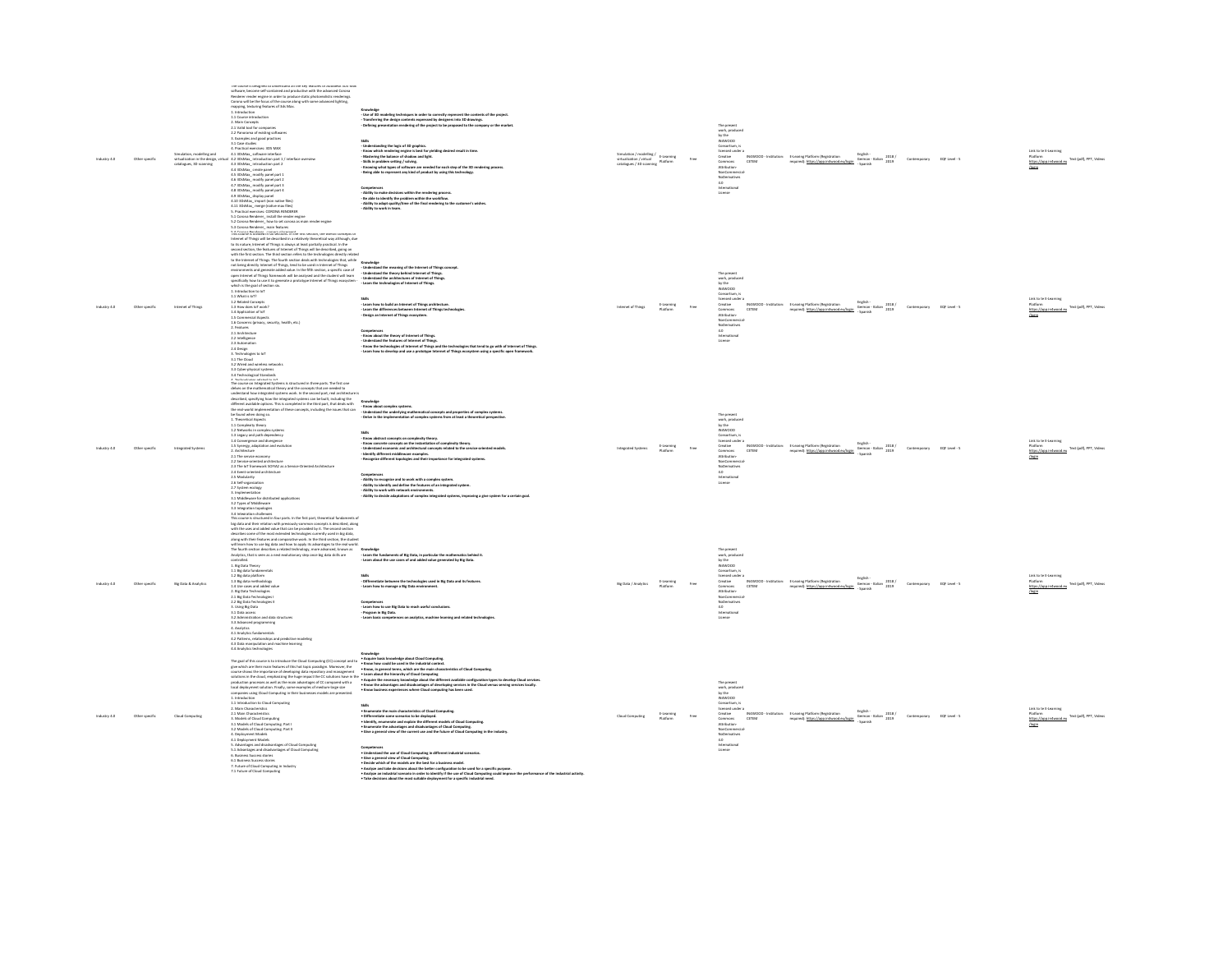| Other specific | Communication Networks    | The goal of this course is to give a general view about the cor<br>networks in the Industry 4.0 context, from short-range to long-range<br>communication networks. Some of the most important communication<br>standards are shown, as well as some examples of communication network<br>applications in the wood and furniture sector<br>1. Introduction<br>- Involution to Communication Networks<br>2. Industrial Communication Networks (description and examples)<br>2.1 Industrial Communication Networks. Part I<br>2.2 Industrial Communication Networks. Part II<br>3. Industrial Communication Standards<br>a. Instantin Communication Standards, Part I<br>3.1 Industrial Communication Standards, Part II<br>3.3 Industrial Communication Standards, Part II<br>4. Use Cases and Business Success Stories<br>4.1 Use Cases and Business Success Stories<br>1.1 Use Cases and Universition Networks in Industry<br>5.1 Future of Communication Networks in Industry<br>5.1 Future of Communication Networks in Industry                                                                                                                                                                                                                                                                                                                                                                                                                                                                                                                             | • Know some business experiences where these communication networks have been used.<br>• Acquire a general view about the future of communication networks in the industrial sector.<br>-<br>• Give a general view of communications networks, like a definition and the context in the industry.<br>• Summarize the main industrial communication networks.<br>• Give a differentiation between Body, Pensonal, Local and Wide<br>. Identify the main industrial commu<br>nication standards.<br>• Identity the main industrial communication standards.<br>• Know what is the most suitable standard to use in each context.<br>• Know what the impact of the communication networks in the industry is.<br>· Give some examples of business success stories related to communication networks<br>Competences<br>• Union rate due as of communication networks in different industrial scenarios.<br>• Honditation the test of a state scale of the state of the state of the state of the state of the state of t<br>• Hondity what is t                                                                                                                                                                                                                                                                                                                                                                                                                                                                                                                                                                                                                                                     |                 | E-Learning<br>Platform |      | The present<br>work, produced<br>by the<br>IN4WOOD<br>Consortium, is<br>licensed under a<br>Creative<br>IN4WOOD - Institution:<br>Commons<br>CETEM<br>Attribution-<br>NonCommercial<br>NoDerivatives<br>4.0<br>International<br>License                        |                                                                                                                                                                                   |                                                                                                                                                                                                                                           |                            |               | rk to te E-Learning<br>https://app.infwcod.eu. Text (pdf), PPT, Videos              |
|----------------|---------------------------|----------------------------------------------------------------------------------------------------------------------------------------------------------------------------------------------------------------------------------------------------------------------------------------------------------------------------------------------------------------------------------------------------------------------------------------------------------------------------------------------------------------------------------------------------------------------------------------------------------------------------------------------------------------------------------------------------------------------------------------------------------------------------------------------------------------------------------------------------------------------------------------------------------------------------------------------------------------------------------------------------------------------------------------------------------------------------------------------------------------------------------------------------------------------------------------------------------------------------------------------------------------------------------------------------------------------------------------------------------------------------------------------------------------------------------------------------------------------------------------------------------------------------------------------------------------|-------------------------------------------------------------------------------------------------------------------------------------------------------------------------------------------------------------------------------------------------------------------------------------------------------------------------------------------------------------------------------------------------------------------------------------------------------------------------------------------------------------------------------------------------------------------------------------------------------------------------------------------------------------------------------------------------------------------------------------------------------------------------------------------------------------------------------------------------------------------------------------------------------------------------------------------------------------------------------------------------------------------------------------------------------------------------------------------------------------------------------------------------------------------------------------------------------------------------------------------------------------------------------------------------------------------------------------------------------------------------------------------------------------------------------------------------------------------------------------------------------------------------------------------------------------------------------------------------------------------------------------------------------------------------------------------------|-----------------|------------------------|------|----------------------------------------------------------------------------------------------------------------------------------------------------------------------------------------------------------------------------------------------------------------|-----------------------------------------------------------------------------------------------------------------------------------------------------------------------------------|-------------------------------------------------------------------------------------------------------------------------------------------------------------------------------------------------------------------------------------------|----------------------------|---------------|-------------------------------------------------------------------------------------|
| Other specific | Cyber-Security            | improve the security quality and reliability of the enterprise network system.<br>my power and speed on the control of the state of the state of the state of the state of the state of the state of the state of the state of the state of the state of the state of the state of the state of the state of the<br>2.2 Malware types, Part II<br>3. Mahvare symptoms<br>3.1 Mahvare symptoms<br>4. Security methods and devices<br>4.1 Security devices<br>4.2 Security methods<br>5. Recommended security practices<br>5.1 Recommended security practices<br>6. Future of Cyber-Security<br>6.1 Future of Cyber-Security                                                                                                                                                                                                                                                                                                                                                                                                                                                                                                                                                                                                                                                                                                                                                                                                                                                                                                                                     | • Acquire back bureauting about the control of the control of the product of the controller.<br>The aim of this country is the control of the controller of the controller of the controller of the controller<br>The control of its<br>Shits<br>• Clive a definition and explain the context of cybenecurity in the industry.<br>• Identify if an milware in surving is a deview. according to some of the malware symptoms learned.<br>• Hdeppe a not exists the impact of a<br>. Know what important the cybersecurity is in terms of the industry.<br>Compilators<br>- Recognist the basic churacteristics of cybernecosity.<br>- Figure Mark Li the Hepotronse of the cybernecosity in the industry.<br>- Each ylansify achieves supposed of the recognize power is consistent of the state<br>. Give some steps to reduce the impact of a malware.<br>• Know how the reherearmity rould he improved                                                                                                                                                                                                                                                                                                                                                                                                                                                                                                                                                                                                                                                                                                                                                                                       | Cyber-Security  | E-Learning<br>Platform |      | The present<br>work, produced<br>by the<br>IN4WOOD<br>Consortium, is<br>licensed under a<br>Creative<br>Commons<br>CETEM<br>Attribution-<br>NonCommercia<br>NoDerivatives<br>4.0<br>International<br>Linemse                                                   | IN4WOOD - Institution: E-Learing Platform (Registration<br>E-Learing Platform (Registration<br>required): https://app.infwood.eu/login German - Italian 2019                      | English-                                                                                                                                                                                                                                  | Contemporary EQF Level - 5 |               | Link to te E-Learning<br>Platform<br>https://asp.infwcod.eu Text (pdf), PPT, Video  |
|                | Collab                    | This course deals with the different options and use of collaborative Platforms in Business, Academic, Customer and Student environments. The course also <b>Knowledge</b><br>Investigates Options for implementing a Strategy Transfo<br>Businesses and gives a guide of key elements to consider to give the best chance<br>Businessina and goes a guide of key elements to consider to give the best charged dislowing success.<br>1. Introduction to Business Strategy Transformation<br>1. Introduction to Business Strategy Transformation<br>1.2 Managemen<br>Customer)<br>2.6 Selecting Customer to Customer platforms (C2C)<br>2.0 January Committee in Contrast Pennsylvania (CAC)<br>3.1226 (University to Business)<br>3.1 Benefits to participants of University to Business platforms (U2B)<br>4.1225 (University to Student), S25 (Student to Student)<br>4.1 Benefits to participants of University to Student (U2S) and Student to<br>Student (S2S) platforms<br>$\begin{array}{ll} \textbf{S.} \text{ impimorting}{\textit{Busimes}} \textit{Transformation} \\ \textbf{S.} \textbf{Inphimorting}{\textit{Busimes}} \textit{Transformation} \\ \textbf{S.} \textbf{1} \textit{Histori: approaches to Business Strategies} \\ \textbf{S.} \textbf{2} \textit{Preparing for Business Strategy} \textit{Transformation} \\ \textbf{S.} \textbf{3} \textit{Configuring your strategy on a collaborative platform} \end{array}$<br>5.4 Identifying initial goals for your business transformation<br>5.5 Feeding back into your business strategy | - Know the key requirements for communicating with potential partners and suppliers in a Business to Business environment.<br>- Understand what they believe the current customer requirements and needs are in the market in rel<br>- Understand the needs of a forum where they can discuss and highlight the wants and needs from the industry in relation to Customer to Custome<br>ennuousment.<br>- Undentanding current trends in the marketplace and wanted and needed products in a University to Business environment.<br>- Undentand the current trends in the marketplace that they need to train their students<br>21 South of Guide training in a 12 Aminimate<br>12 Convertising with prime sets the second series of a Buriers 2 Milk<br>12 Series published a Content platform (EC)<br>23 Beeling & Buriers to Content platform (EC)<br>23 Series in Grou<br>Competences<br>- Meetify potential partners and see what other businesses in the market are looking for in terms of supply opportunities.<br>- Meetify ways to engage with the customer base to determine current and future needs a<br>needs.<br>Understand the trends of consumers and the trends in the market which may influence their choices and decision making<br>Have a much clearer understanding of what the businesses need and what they should be focusing their students on and what innovations they can<br>- Have a mucn ceaser uttansameng or written.<br>prototype for them.<br>- Know how to focus their studies to add the best values to their skills and also be successful in a career in the market.<br>Be able to make an informed decision on their areas of focus for their careers. | ative Platforms | E-Learning<br>Platform |      | The present<br>work, produced<br>by the<br>N4WOOD<br>Consortium, is<br>licensed under a<br>Creative<br>neitutitati - 000WPM<br>Commons<br>CETEM<br>Attribution-<br>Attrisussen<br>NonCommercial<br>NoDerivatives<br>4.0<br>International<br>Hironia<br>License | E-Learing Platform (Registration<br>required): https://app.in4wood.eu/loain                                                                                                       | $\begin{array}{l} \mbox{English-}\\ \mbox{German-halian} \end{array} \begin{array}{l} 2018\,/\!\\ \mbox{2019} \end{array} \qquad \begin{array}{l} \mbox{Contemporary} \end{array} \qquad \begin{array}{l} \mbox{EQF level-5} \end{array}$ |                            |               | nk to te E-Learning<br>Platform<br>Text (pdf), PPT, Videos<br>https://ap            |
|                | Applications of Logistics | 5.3 Feeding Back of the year business interaction around correct amo users) and the control computers are to interacting the control of the control control in the control of the control of the control of the control of th<br>1.3 Warehouse classification<br>1.4 Plant Layout I. Introduction, objectives and comerstones<br>1.4 Plant Layout II. Methodology in furniture factory<br>1.5 Plant Layout II. Methodology in furniture factory<br>1.6 WMS. Definition, features and relations with the logistic chain<br>1.7 Implementation of a WMS<br>1.8 Example of a WMS in the furniture Industry. Part 1<br>1.9 Example of a WMS in the furniture Industry. Part 2<br>13 Europa de 4 Wiki de Marchure Holzeley, Pariz<br>21 Ioannes - Marchure Holzeley, Pariz († 2008)<br>21 Ioannes - Marchure Holzeley, Paris († 2008)<br>23 Types de Ioannes en la turche († 2008)<br>23 Marchure Holzeley, Paris († 2008)<br><br>$\begin{tabular}{l} 3.1 Introduction to Inelastics. Coercierd. Objectives\\  3.2 Generaling a Scoreed. Perspectives and differences levels\\ 3.3 Inflicators. Functions, objectives and main features\\ \end{tabular}$<br>This course comprises a set of learning content about workflow management                                                                                                                                                                                                                                                                                                                               | Knowledge<br>The learner<br>- Knows the principles and basics of Warehouse Management.<br>- Moows and recognizes the most relevant Warehouse Management System (WMS) tools.<br>- Knows and recognizes the most relevant Warehouse Manag<br>- Knows the principles and basics of Inventory Management.<br>- Knows and recognizes the most relevant Inventory Management (WMS) tools.<br>Gains knowledge and expertise on Key Performance Indicators (KPI) analysis and advanced ter<br>- Adapt WMS tools to a Furniture/Woodworking company.<br>- Carry out industry plant layouts.<br>- Carry Cox measury prain reyons.<br>- Adapt Inventory Management and Distribution Res<br>- Create and define KPI that help any business unit.<br>Analyze and Infer KPI results.<br>Computerca<br>- Change the werehouse from furniture and weadworking industries.<br>- Change the investorates for furniture and Woodworking industries.<br>- Johange the investory from furniture and Woodworking industries.<br>- Jongleme                                                                                                                                                                                                                                                                                                                                                                                                                                                                                                                                                                                                                                                                            |                 | E-Learning<br>Platform | Free | The present<br>work, produced<br>by the<br>N4W000<br>Consortium, is<br>licensed under a<br>Creative<br>Commons<br>CETEM<br>Attribution.<br>NonCommerci<br>NoDerivatives<br>4.0<br>International                                                                | IN4WOOD - Institution: E-Learing Platform (Registration<br>E-Learing Platform (Registration Engran-<br>required): https://app.infwood.eu/login German - Italian 2019 Contemporary | English                                                                                                                                                                                                                                   |                            | EQF Level - 5 | Link to te E-Learning<br>Platform<br>https://app.infwcod.eu Text (pdf), PPT, Videos |
|                |                           | systems for furniture and woodworking industries specifically those related to<br>systems for furniture and woodworking industries specifically those related to<br>planning strategies and production management in the medium and<br>1. APP (Aggregate Production Planning) and Capacity control and Capacity<br>Example propries transmit reasons are expected to consider the state of the Magnitude Richards<br>1.1 Strategic planning forecasts<br>1.2 Larg-term forecast and capacity planning<br>1.2 Angergate planning<br>2. MPS (Master Production<br>(Brinald<br>2.1 Tactical planning. Master production schedule<br>2.2 MPS. Example of how MPS is implemented in the furniture sector<br>2.3 MRP I and MRP II. Definition and features<br>2.3 MRP I and MRP II. Definition and features<br>2.5 Planning and Control Systems<br>2.6 Example of MRP in the furniture sector. Part 1<br>2.7 Example of MRP in the furniture sector. Part 2<br>2.8 Example of MPS in the furniture sector<br>3. ENP (Enterprise Resource Planning)<br>3.1 Introduction to ERP systems. Concept<br>3.2 Main features, functions and modules<br>3.3 Implementation, methodology and success factors<br>3.4 Example of implementing a ERP in the furniture_Simpast.ERP. Character 3.5 Example of implementing a ERP in the furniture_Simpast.ERP 4. Lean Manufacturing (workflow and improvement of manufacturing<br>operations)                                                                                                                                        | - Exome the basic concepts about Capsicity pluning and forecasts systems<br>- Mentily correctly and knows the concepts of planning in the medium and long term<br>- Exoeme line was and importance of a correct planning of the mate<br>Becomes familiar with production management systems and their main tools<br>- Moows the use and functionality of the enterprise resource planning systems (ERP)<br>- Knows the use and functionality of the enterprise resource planning systems (ERP)<br>- Knows the fundamental Lean tools and their contribut<br>eness of a production plant<br>-som<br>- Poldom the basic requirements of an aggregate planning system<br>- Perdom the diagpregation of a planning in short-term muster plans<br>- Develop a list of materials and implement it in a master plan<br>- Davidate sweely and<br>Implement Lean tools in a production plan<br>- Establish and develop the basic requirements of an aggregate planning system<br>- Manage material supply systems through the MIDP modules<br>- Know the modules of the customized ERP systems for the furniture sector<br>- Identify                                                                                                                                                                                                                                                                                                                                                                                                                                                                                                                                                                    |                 |                        |      | The present<br>work, produced<br>by the<br>IN4WOOD<br>Consortium, is<br><b>licensed under a</b><br>Creative<br>Commons<br>Attribution-<br>NonCommercial-<br>INAMOOD - H<br>CETEM<br>NoDerivatives<br>4.0<br>International<br>License                           | E-Learing Platform (Registration<br>required): https://app.in4wood.eu/login                                                                                                       | $\begin{tabular}{l} \textbf{Graph} \\\\ \textbf{German} \end{tabular} \begin{tabular}{l} \textbf{1} & \textbf{2018} \\ \textbf{10} & \textbf{2019} \\ \textbf{2019} & \textbf{2019} \\ \end{tabular}$                                     |                            | EQF Level - 5 | Text (pdf), PPT, Video                                                              |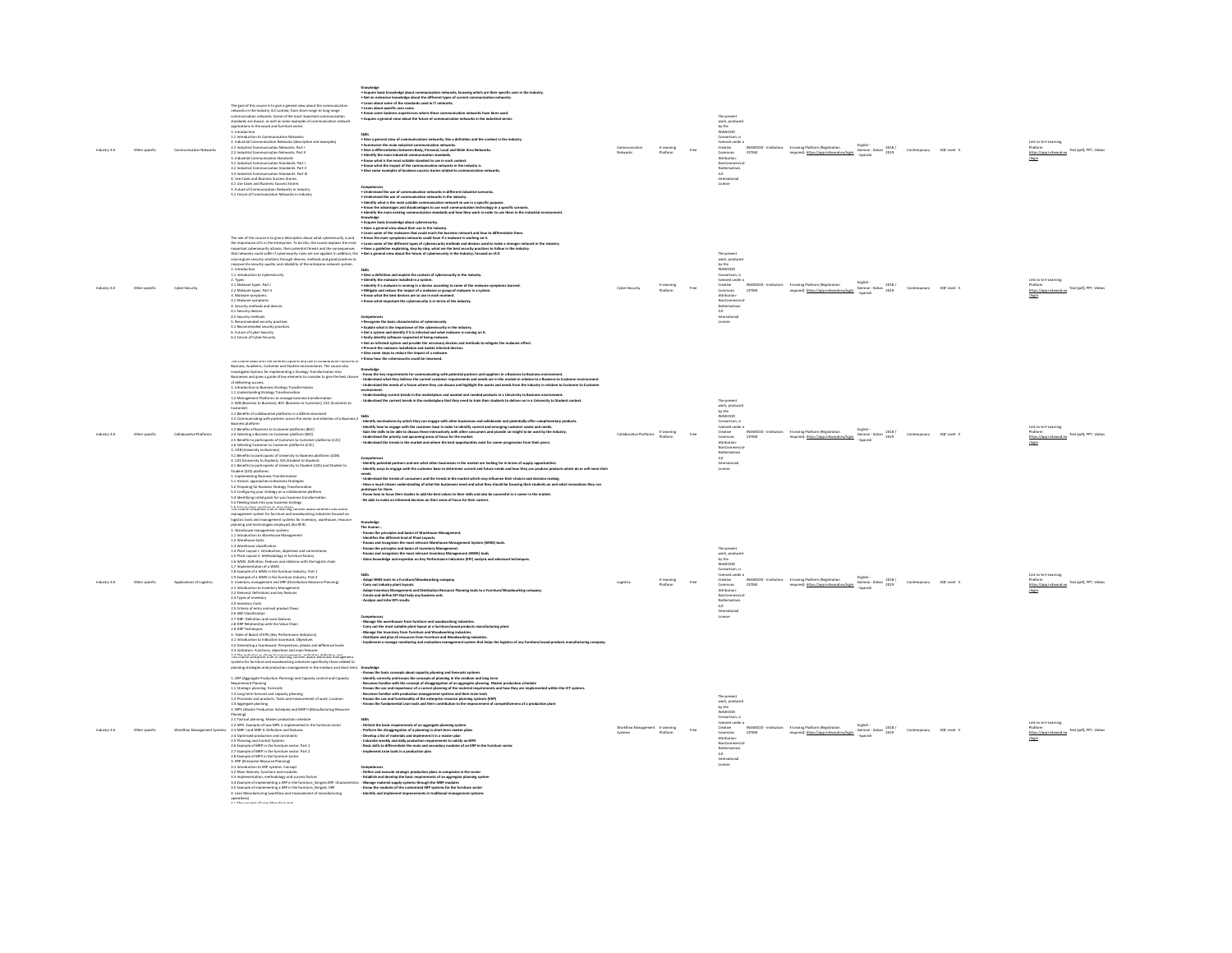|             |                                                                |                                                                                                                                                                                                                                                                                                                                                                                                                                                                                                                                                                                                          |                                                                                                                                                                                                                                                                                                                                                                                                                                                       |                                                                                |                                        | The present<br>work, produced<br>by the<br>netWOOD<br>Consetium, is<br>consetium is<br>creative<br>consecution<br>Attribution-<br>Mortenterial<br>Non-Commercial<br>Non-Commercial |                           |                                                                                                    |                                                   |              |        |         |         |                                  |
|-------------|----------------------------------------------------------------|----------------------------------------------------------------------------------------------------------------------------------------------------------------------------------------------------------------------------------------------------------------------------------------------------------------------------------------------------------------------------------------------------------------------------------------------------------------------------------------------------------------------------------------------------------------------------------------------------------|-------------------------------------------------------------------------------------------------------------------------------------------------------------------------------------------------------------------------------------------------------------------------------------------------------------------------------------------------------------------------------------------------------------------------------------------------------|--------------------------------------------------------------------------------|----------------------------------------|------------------------------------------------------------------------------------------------------------------------------------------------------------------------------------|---------------------------|----------------------------------------------------------------------------------------------------|---------------------------------------------------|--------------|--------|---------|---------|----------------------------------|
|             |                                                                |                                                                                                                                                                                                                                                                                                                                                                                                                                                                                                                                                                                                          |                                                                                                                                                                                                                                                                                                                                                                                                                                                       |                                                                                |                                        |                                                                                                                                                                                    |                           |                                                                                                    |                                                   |              |        |         |         |                                  |
|             |                                                                |                                                                                                                                                                                                                                                                                                                                                                                                                                                                                                                                                                                                          | $\begin{minipage}[t]{0.9\textwidth} \begin{itemize} \texttt{Shim} & \texttt{Ric} \\ \texttt{Sic} & \texttt{Ric} \\ \texttt{Sic} & \texttt{Ric} \\ \texttt{Sic} & \texttt{Ric} \\ \texttt{Sic} & \texttt{Ric} \\ \texttt{Sic} & \texttt{Ric} \\ \texttt{Sic} & \texttt{Ric} \\ \texttt{Sic} & \texttt{Ric} \\ \texttt{Sic} & \texttt{Ric} \\ \texttt{Sic} & \texttt{Ric} \\ \texttt{Sic} & \texttt{Ric} \\ \texttt{Sic} & \texttt{Ric} \\ \texttt{Sic$ |                                                                                |                                        |                                                                                                                                                                                    |                           |                                                                                                    |                                                   |              |        |         |         |                                  |
|             |                                                                | Standards Certifications and Legal absolute<br>the Taxabused are standardized and the proposition of the distribution of<br>the group case of the standards in All-Operators (a)<br>$1.1$ Working groups and taxabused in All-Operator                                                                                                                                                                                                                                                                                                                                                                   |                                                                                                                                                                                                                                                                                                                                                                                                                                                       | Legal Issues                                                                   |                                        |                                                                                                                                                                                    |                           | M4WOOD - Institution: E-Learing Platform (Registration<br>CETEM required): https://app.in4wood.eu/ | English -<br>German - Italian $\frac{2018}{2019}$ |              |        |         |         | .<br>Dead ext (pdf), PPT, Videos |
|             |                                                                |                                                                                                                                                                                                                                                                                                                                                                                                                                                                                                                                                                                                          |                                                                                                                                                                                                                                                                                                                                                                                                                                                       |                                                                                |                                        |                                                                                                                                                                                    |                           |                                                                                                    |                                                   |              |        |         |         |                                  |
|             |                                                                |                                                                                                                                                                                                                                                                                                                                                                                                                                                                                                                                                                                                          |                                                                                                                                                                                                                                                                                                                                                                                                                                                       |                                                                                |                                        |                                                                                                                                                                                    |                           |                                                                                                    |                                                   |              |        |         |         |                                  |
|             |                                                                |                                                                                                                                                                                                                                                                                                                                                                                                                                                                                                                                                                                                          |                                                                                                                                                                                                                                                                                                                                                                                                                                                       |                                                                                |                                        | NoDerivatives<br>4.0<br>International<br>License                                                                                                                                   |                           |                                                                                                    |                                                   |              |        |         |         |                                  |
|             |                                                                | 3.5 Working groups and standards in 14.0-other KETS<br>4. Legal issues in Industry 4.0                                                                                                                                                                                                                                                                                                                                                                                                                                                                                                                   |                                                                                                                                                                                                                                                                                                                                                                                                                                                       |                                                                                |                                        |                                                                                                                                                                                    |                           |                                                                                                    |                                                   |              |        |         |         |                                  |
|             |                                                                | 4.1 Legal issues in 14.0-authorship and data protection (I)<br>4.2 Legal issues in 14.0-authorship and data protection (II) and current reg                                                                                                                                                                                                                                                                                                                                                                                                                                                              | . Identify the legal issues concerning the Industry 4.0                                                                                                                                                                                                                                                                                                                                                                                               |                                                                                |                                        |                                                                                                                                                                                    |                           |                                                                                                    |                                                   |              |        |         |         |                                  |
|             |                                                                | 4.3 Legal issues in 14.0-legal liability                                                                                                                                                                                                                                                                                                                                                                                                                                                                                                                                                                 |                                                                                                                                                                                                                                                                                                                                                                                                                                                       |                                                                                |                                        |                                                                                                                                                                                    |                           |                                                                                                    |                                                   |              |        |         |         |                                  |
|             |                                                                |                                                                                                                                                                                                                                                                                                                                                                                                                                                                                                                                                                                                          | Completed<br>- Analyse standerfiscition issues in the use cases of companies/factories implementing technologies of Industry 4.0<br>- Learning concernental aspects of Circular Economy in Industry<br>- Assess environmental aspects o                                                                                                                                                                                                               |                                                                                |                                        |                                                                                                                                                                                    |                           |                                                                                                    |                                                   |              |        |         |         |                                  |
|             |                                                                |                                                                                                                                                                                                                                                                                                                                                                                                                                                                                                                                                                                                          |                                                                                                                                                                                                                                                                                                                                                                                                                                                       |                                                                                |                                        |                                                                                                                                                                                    | Making 4.0 / WULS         |                                                                                                    |                                                   |              |        |         |         |                                  |
|             |                                                                |                                                                                                                                                                                                                                                                                                                                                                                                                                                                                                                                                                                                          |                                                                                                                                                                                                                                                                                                                                                                                                                                                       |                                                                                | Complete<br>blended lear<br>course     |                                                                                                                                                                                    |                           |                                                                                                    |                                                   |              |        |         |         |                                  |
|             |                                                                | $\begin{aligned} \textbf{Crain} & \textbf{E} \textbf{coroll} \\ \textbf{For a list.} & \textbf{E} \textbf{coroll} \\ \textbf{For a list.} & \textbf{E} \textbf{coroll} \\ \textbf{For a list.} & \textbf{E} \textbf{For each set.} \\ \textbf{E} & \textbf{For a list.} & \textbf{For a list.} \\ \textbf{E} & \textbf{For a list.} \\ \textbf{S} & \textbf{For a list.} \\ \textbf{S} & \textbf{For a list.} \\ \textbf{S} & \textbf{For a list.} \\ \textbf{S} & \textbf{For a list.} \\ \textbf{S} &$                                                                                                 |                                                                                                                                                                                                                                                                                                                                                                                                                                                       |                                                                                |                                        |                                                                                                                                                                                    |                           |                                                                                                    |                                                   |              |        |         |         |                                  |
|             |                                                                |                                                                                                                                                                                                                                                                                                                                                                                                                                                                                                                                                                                                          |                                                                                                                                                                                                                                                                                                                                                                                                                                                       |                                                                                |                                        |                                                                                                                                                                                    |                           |                                                                                                    |                                                   |              |        |         |         |                                  |
|             |                                                                |                                                                                                                                                                                                                                                                                                                                                                                                                                                                                                                                                                                                          |                                                                                                                                                                                                                                                                                                                                                                                                                                                       |                                                                                |                                        |                                                                                                                                                                                    |                           |                                                                                                    |                                                   |              |        |         |         |                                  |
|             |                                                                |                                                                                                                                                                                                                                                                                                                                                                                                                                                                                                                                                                                                          | some:<br>Knowledge about the identification of suitable ecological suppliers for the substitution of materials<br>Co-creation with customers<br>Knowledge about reasons and behaviors of organic consumptiom<br>Innovation in the use of u                                                                                                                                                                                                            |                                                                                |                                        |                                                                                                                                                                                    |                           |                                                                                                    |                                                   |              |        |         |         |                                  |
|             | Eco and sustainable design                                     |                                                                                                                                                                                                                                                                                                                                                                                                                                                                                                                                                                                                          |                                                                                                                                                                                                                                                                                                                                                                                                                                                       |                                                                                |                                        |                                                                                                                                                                                    | Making 4.0 / WULS         | N/A ye                                                                                             |                                                   |              |        |         |         |                                  |
|             |                                                                | 1 - Introduction to eco and sostainable design<br>2 - Traditional design werus eco and sostainable design<br>3 - EU Legal and environmental framework<br>4 - Cost and life cycle analysis<br>5 - Principles and strategies<br>5 - Principles                                                                                                                                                                                                                                                                                                                                                             | Learning outcomes:<br>Assess environmental aspects of ecological and sustainable design in the industry<br>Identify action plans to mitigate the environmental impact on the industry<br>Relate ideas and new products with social prob                                                                                                                                                                                                               |                                                                                | Complete<br>blended learning<br>course |                                                                                                                                                                                    |                           |                                                                                                    |                                                   |              |        |         |         |                                  |
|             |                                                                |                                                                                                                                                                                                                                                                                                                                                                                                                                                                                                                                                                                                          |                                                                                                                                                                                                                                                                                                                                                                                                                                                       |                                                                                |                                        |                                                                                                                                                                                    |                           |                                                                                                    |                                                   |              |        |         |         |                                  |
|             |                                                                |                                                                                                                                                                                                                                                                                                                                                                                                                                                                                                                                                                                                          |                                                                                                                                                                                                                                                                                                                                                                                                                                                       |                                                                                |                                        |                                                                                                                                                                                    |                           |                                                                                                    | Englis                                            | 2021         |        |         |         |                                  |
|             |                                                                |                                                                                                                                                                                                                                                                                                                                                                                                                                                                                                                                                                                                          |                                                                                                                                                                                                                                                                                                                                                                                                                                                       |                                                                                |                                        |                                                                                                                                                                                    |                           |                                                                                                    |                                                   |              |        |         |         |                                  |
|             |                                                                |                                                                                                                                                                                                                                                                                                                                                                                                                                                                                                                                                                                                          | Since<br>$\mathcal{H}_0$ is environmental aspects and methodologies for evaluating environmental impact<br>$\mathcal{H}_0$ constraint the management of the communication and decomendation<br>for the system of the communication and decomendati                                                                                                                                                                                                    |                                                                                |                                        |                                                                                                                                                                                    |                           |                                                                                                    |                                                   |              |        |         |         |                                  |
|             | nagement systems                                               |                                                                                                                                                                                                                                                                                                                                                                                                                                                                                                                                                                                                          |                                                                                                                                                                                                                                                                                                                                                                                                                                                       |                                                                                |                                        |                                                                                                                                                                                    | Making 4.0 / WULS N/A yet |                                                                                                    |                                                   |              |        |         | N/A yet |                                  |
|             |                                                                |                                                                                                                                                                                                                                                                                                                                                                                                                                                                                                                                                                                                          |                                                                                                                                                                                                                                                                                                                                                                                                                                                       | ctual property,                                                                | Complete<br>blended learning<br>course |                                                                                                                                                                                    |                           |                                                                                                    |                                                   |              |        |         |         |                                  |
|             |                                                                | 5. Collaboration management                                                                                                                                                                                                                                                                                                                                                                                                                                                                                                                                                                              |                                                                                                                                                                                                                                                                                                                                                                                                                                                       |                                                                                |                                        |                                                                                                                                                                                    |                           |                                                                                                    | English<br>2021                                   |              |        |         |         |                                  |
|             |                                                                | 6. Creativity management                                                                                                                                                                                                                                                                                                                                                                                                                                                                                                                                                                                 |                                                                                                                                                                                                                                                                                                                                                                                                                                                       |                                                                                |                                        |                                                                                                                                                                                    |                           |                                                                                                    |                                                   |              |        |         |         |                                  |
|             |                                                                |                                                                                                                                                                                                                                                                                                                                                                                                                                                                                                                                                                                                          | Know the operation of an innovation management system<br>Promote the innovation process in an organization<br>Management of intellectual property as an element of innovation in an organization                                                                                                                                                                                                                                                      |                                                                                |                                        |                                                                                                                                                                                    |                           |                                                                                                    |                                                   |              |        |         |         |                                  |
|             |                                                                | Product Design and Digitalization 1 - Introduction to the furniture design                                                                                                                                                                                                                                                                                                                                                                                                                                                                                                                               |                                                                                                                                                                                                                                                                                                                                                                                                                                                       | Furniture design, Design Complete<br>Thinking, Digitalization blended learning |                                        |                                                                                                                                                                                    | Making 4.0 / WULS         | N/A yet                                                                                            |                                                   |              |        |         | N/Aye   |                                  |
|             |                                                                | 2 - Design within a method<br>3 - Creativity and concept                                                                                                                                                                                                                                                                                                                                                                                                                                                                                                                                                 | meaning outcomes:<br>Test different advanced digital tools applicable to furniture design<br>Build solutions for new products design through advanced digital design tools                                                                                                                                                                                                                                                                            |                                                                                | course                                 |                                                                                                                                                                                    |                           |                                                                                                    |                                                   |              |        |         |         |                                  |
|             |                                                                | $4$ - Advanced digital design tools for the furniture industry $4.0$<br>$5$ - Computer Aided Design for furniture products                                                                                                                                                                                                                                                                                                                                                                                                                                                                               | Identify social needs through design methods and processes                                                                                                                                                                                                                                                                                                                                                                                            |                                                                                |                                        |                                                                                                                                                                                    |                           |                                                                                                    |                                                   |              |        |         |         |                                  |
|             |                                                                | 6 - Making a digital prototipe                                                                                                                                                                                                                                                                                                                                                                                                                                                                                                                                                                           |                                                                                                                                                                                                                                                                                                                                                                                                                                                       |                                                                                |                                        |                                                                                                                                                                                    |                           |                                                                                                    | English                                           | 2021         | $\sim$ | $\cdot$ |         |                                  |
|             |                                                                | 7 - Reverse engeniering in the furniture industry<br>8 - Digital design documetation applicable to the furniture industry 4.0                                                                                                                                                                                                                                                                                                                                                                                                                                                                            |                                                                                                                                                                                                                                                                                                                                                                                                                                                       |                                                                                |                                        |                                                                                                                                                                                    |                           |                                                                                                    |                                                   |              |        |         |         |                                  |
|             |                                                                |                                                                                                                                                                                                                                                                                                                                                                                                                                                                                                                                                                                                          | anus)<br>Design process and the issues that arise in the progression from conceptual to detailed design<br>Develop sulfain ruse of advenced digital design tools<br>Understand the role that technology is playing in the transition th                                                                                                                                                                                                               |                                                                                |                                        |                                                                                                                                                                                    |                           |                                                                                                    |                                                   |              |        |         |         |                                  |
|             |                                                                |                                                                                                                                                                                                                                                                                                                                                                                                                                                                                                                                                                                                          | one assume the industry 4.0<br>In a company for industry 4.0<br>Role of designer within the furniture industry 4.0<br>Learning outcomes:                                                                                                                                                                                                                                                                                                              |                                                                                |                                        |                                                                                                                                                                                    |                           |                                                                                                    |                                                   |              |        |         |         |                                  |
|             | ological surveillance and<br>competitive intelligence.         | 1. Introduction to Technological Surveillance and Competitive Intelligence<br>2. Roles and responsibilities in a Technological Surveillance and Competitive                                                                                                                                                                                                                                                                                                                                                                                                                                              |                                                                                                                                                                                                                                                                                                                                                                                                                                                       | surveillance, Competitive blended learning                                     |                                        |                                                                                                                                                                                    | Making 4.0 / WULS         | N/A yet                                                                                            |                                                   |              |        |         |         |                                  |
|             |                                                                | Intelligence System                                                                                                                                                                                                                                                                                                                                                                                                                                                                                                                                                                                      | Learning a Tachnology Surveillance and Competitive Intelligence system in an organization<br>Build a Technology Surveillance and Competitive Intelligence system for an organization of the furniture sector<br>Identify the informa                                                                                                                                                                                                                  |                                                                                | course                                 |                                                                                                                                                                                    |                           |                                                                                                    |                                                   |              |        |         |         |                                  |
|             |                                                                | $\label{lem:convergation} \begin{minipage}[c]{0.9\textwidth} \begin{minipage}[c]{0.9\textwidth} \begin{itemize} \begin{itemize} \begin{itemize} \begin{itemize} \begin{itemize} \end{itemize} \end{itemize} \end{itemize} \end{itemize} \end{minipage} \end{minipage} \end{minipage} \end{minipage} \begin{minipage}[c]{0.9\textwidth} \begin{itemize} \begin{itemize} \begin{itemize} \end{itemize} \end{itemize} \end{minipage} \end{minipage} \end{minipage} \begin{minipage}[c]{0.9\textwidth} \begin{itemize} \begin{itemize} \$                                                                    |                                                                                                                                                                                                                                                                                                                                                                                                                                                       |                                                                                |                                        |                                                                                                                                                                                    |                           |                                                                                                    | English                                           | 2021         |        |         |         |                                  |
|             |                                                                |                                                                                                                                                                                                                                                                                                                                                                                                                                                                                                                                                                                                          |                                                                                                                                                                                                                                                                                                                                                                                                                                                       |                                                                                |                                        |                                                                                                                                                                                    |                           |                                                                                                    |                                                   |              |        |         |         |                                  |
|             |                                                                |                                                                                                                                                                                                                                                                                                                                                                                                                                                                                                                                                                                                          |                                                                                                                                                                                                                                                                                                                                                                                                                                                       |                                                                                |                                        |                                                                                                                                                                                    |                           |                                                                                                    |                                                   |              |        |         |         |                                  |
|             | <b>Additive Manufacturing</b>                                  |                                                                                                                                                                                                                                                                                                                                                                                                                                                                                                                                                                                                          |                                                                                                                                                                                                                                                                                                                                                                                                                                                       |                                                                                |                                        |                                                                                                                                                                                    | Making 4.0 / WULS         |                                                                                                    |                                                   |              |        |         |         |                                  |
|             |                                                                |                                                                                                                                                                                                                                                                                                                                                                                                                                                                                                                                                                                                          | Skiller<br>Managing Technological Surveillance in an organization<br>Use peculisation sand case of conciliant information sources<br>Manathcation and case of conciliant information sources<br>Manathcation performation percent in addit                                                                                                                                                                                                            |                                                                                | blended lear<br>course                 |                                                                                                                                                                                    |                           |                                                                                                    |                                                   |              |        |         |         |                                  |
|             |                                                                |                                                                                                                                                                                                                                                                                                                                                                                                                                                                                                                                                                                                          |                                                                                                                                                                                                                                                                                                                                                                                                                                                       |                                                                                |                                        |                                                                                                                                                                                    |                           |                                                                                                    |                                                   |              |        |         |         |                                  |
|             |                                                                |                                                                                                                                                                                                                                                                                                                                                                                                                                                                                                                                                                                                          |                                                                                                                                                                                                                                                                                                                                                                                                                                                       |                                                                                |                                        |                                                                                                                                                                                    |                           |                                                                                                    | 2021                                              |              |        |         |         |                                  |
|             |                                                                |                                                                                                                                                                                                                                                                                                                                                                                                                                                                                                                                                                                                          |                                                                                                                                                                                                                                                                                                                                                                                                                                                       |                                                                                |                                        |                                                                                                                                                                                    |                           |                                                                                                    |                                                   |              |        |         |         |                                  |
|             |                                                                |                                                                                                                                                                                                                                                                                                                                                                                                                                                                                                                                                                                                          |                                                                                                                                                                                                                                                                                                                                                                                                                                                       |                                                                                |                                        |                                                                                                                                                                                    |                           |                                                                                                    |                                                   |              |        |         |         |                                  |
| VR/AR/MR/XR | Augumented Reality                                             | 1. Introduction to Augmented Reality<br>2. Augmented Pauling variant finality<br>4. Types of Augmented Reality<br>4. Types of Augmented Reality<br>5. Application of AR in the furniture setter. Design and Protonysing.<br>5. Applicat                                                                                                                                                                                                                                                                                                                                                                  | Sality<br>$A_{\rm H}$ and the different production process in additive munufacturing<br>Leaves of a different production processes and additive munufacturing<br>that of Additive Manufacturing in Industry. 4.0<br>$\,$ final and Additive                                                                                                                                                                                                           | nted reality                                                                   | Complete<br>blended learning           |                                                                                                                                                                                    | Making 4.0 / WULS         | N/A yet                                                                                            |                                                   |              |        |         |         |                                  |
|             |                                                                |                                                                                                                                                                                                                                                                                                                                                                                                                                                                                                                                                                                                          |                                                                                                                                                                                                                                                                                                                                                                                                                                                       |                                                                                |                                        |                                                                                                                                                                                    |                           |                                                                                                    |                                                   |              |        |         |         |                                  |
|             |                                                                |                                                                                                                                                                                                                                                                                                                                                                                                                                                                                                                                                                                                          |                                                                                                                                                                                                                                                                                                                                                                                                                                                       |                                                                                |                                        |                                                                                                                                                                                    |                           |                                                                                                    |                                                   |              |        |         |         |                                  |
|             |                                                                |                                                                                                                                                                                                                                                                                                                                                                                                                                                                                                                                                                                                          |                                                                                                                                                                                                                                                                                                                                                                                                                                                       |                                                                                |                                        |                                                                                                                                                                                    |                           |                                                                                                    |                                                   |              |        |         |         |                                  |
|             |                                                                | 9. Application of AR in the furniture sector. Maintenance.                                                                                                                                                                                                                                                                                                                                                                                                                                                                                                                                               |                                                                                                                                                                                                                                                                                                                                                                                                                                                       |                                                                                |                                        |                                                                                                                                                                                    |                           |                                                                                                    |                                                   |              |        |         |         |                                  |
|             |                                                                |                                                                                                                                                                                                                                                                                                                                                                                                                                                                                                                                                                                                          |                                                                                                                                                                                                                                                                                                                                                                                                                                                       | Industry 4.0, Furniture                                                        |                                        |                                                                                                                                                                                    | Making 4.0 / WULS         | N/A yet                                                                                            |                                                   |              |        |         | N/A yet |                                  |
|             |                                                                | $\begin{aligned} \text{Digital Transformation in industry} & \quad \text{1-interduction to 14.0. What is 14.0?}\\ & \quad \text{2-History of industry 4.0.}\\ & \quad \text{3- Society 5.0.} \end{aligned}$                                                                                                                                                                                                                                                                                                                                                                                              | Shitti Angenettel Rasiny throughout the production chain of furnitures, from the design to the final pixel<br>Use of Angenettel Rasing Company and the production of the state of the state of the state of the final pixel<br>Rasin                                                                                                                                                                                                                  | industry, digital                                                              | Complete<br>blended learning<br>course |                                                                                                                                                                                    |                           |                                                                                                    |                                                   |              |        |         |         |                                  |
|             |                                                                | are assumed as the matchmation in the wood-based industry.<br>5. Application of some Key Enabling Technologies in the production process.<br>6. Benefits of Digital transformation within the Industry                                                                                                                                                                                                                                                                                                                                                                                                   |                                                                                                                                                                                                                                                                                                                                                                                                                                                       |                                                                                |                                        |                                                                                                                                                                                    |                           |                                                                                                    |                                                   |              |        |         |         |                                  |
|             |                                                                |                                                                                                                                                                                                                                                                                                                                                                                                                                                                                                                                                                                                          |                                                                                                                                                                                                                                                                                                                                                                                                                                                       |                                                                                |                                        |                                                                                                                                                                                    |                           |                                                                                                    | English<br>2021                                   |              |        |         |         |                                  |
|             |                                                                | 7. Machinery of the Industry 4.0 in the woood-based industry.<br>8. Case studies.                                                                                                                                                                                                                                                                                                                                                                                                                                                                                                                        | Be able to be part of a team that leads the digital transformation of a company.<br>Know how to identify the new key technologies of digital transformation.<br>Transmit the importance of digital transformation for a furniture company.                                                                                                                                                                                                            |                                                                                |                                        |                                                                                                                                                                                    |                           |                                                                                                    |                                                   |              |        |         |         |                                  |
|             |                                                                |                                                                                                                                                                                                                                                                                                                                                                                                                                                                                                                                                                                                          | Gain knowledge about digital transformation.                                                                                                                                                                                                                                                                                                                                                                                                          |                                                                                |                                        |                                                                                                                                                                                    |                           |                                                                                                    |                                                   |              |        |         |         |                                  |
| VR/AR/MR/XR | Simulation and 3D Scannnig                                     | 1.- Introduction to Simulation and 3D Scanning.                                                                                                                                                                                                                                                                                                                                                                                                                                                                                                                                                          | Learning outcomes:<br>Assess the uses of 3D scanning and simulation within the wood-based Industry.                                                                                                                                                                                                                                                                                                                                                   | 3D scanning, Complete<br>Prototyping, Simulation blended learning<br>course    |                                        |                                                                                                                                                                                    | Making 4.0 / WULS         | N/A yet                                                                                            |                                                   | Contemporary |        |         |         |                                  |
|             |                                                                | 2. Fundamental Simulation concepts.<br>3.- Application of Simulation in the Industry.<br>4.- Application of 3D Scanning within the wood-based Industry.                                                                                                                                                                                                                                                                                                                                                                                                                                                  | Display an operation or product through 3D scanning and simulation technologies.<br>Identify 3D scanning and simulation solutions for current and future issues in the wood and furniture industry.                                                                                                                                                                                                                                                   |                                                                                |                                        |                                                                                                                                                                                    |                           |                                                                                                    |                                                   |              |        |         |         |                                  |
|             |                                                                | 5.-3D product modeling: 3D Scanning and Rapid Prototyping.<br>6.- Introduction to FlexSim.                                                                                                                                                                                                                                                                                                                                                                                                                                                                                                               |                                                                                                                                                                                                                                                                                                                                                                                                                                                       |                                                                                |                                        |                                                                                                                                                                                    |                           |                                                                                                    | English                                           | 2021         |        |         |         |                                  |
|             |                                                                | 7.- Practical Simulation exampl                                                                                                                                                                                                                                                                                                                                                                                                                                                                                                                                                                          |                                                                                                                                                                                                                                                                                                                                                                                                                                                       |                                                                                |                                        |                                                                                                                                                                                    |                           |                                                                                                    |                                                   |              |        |         |         |                                  |
|             |                                                                | 8.- Roll of 3D simulation and scanning in industry 4.0.                                                                                                                                                                                                                                                                                                                                                                                                                                                                                                                                                  | ansis.<br>Know what simulation is, its most used techniques and software.<br>Know what 3D scanning is and how it works. Applications in the furniture and wood sector.<br>Mantifu tha nhaces fer a simulation study.                                                                                                                                                                                                                                  |                                                                                |                                        |                                                                                                                                                                                    |                           |                                                                                                    |                                                   |              |        |         |         |                                  |
|             |                                                                | 1 - Introduction to Cloud Computing and main characteristics                                                                                                                                                                                                                                                                                                                                                                                                                                                                                                                                             |                                                                                                                                                                                                                                                                                                                                                                                                                                                       |                                                                                |                                        | Free under                                                                                                                                                                         | Makine 4.0 / WULS         | N/A yet                                                                                            |                                                   | Contemporar  |        |         | N/A yet |                                  |
|             | Cloud Computing and Big Data<br>applied to wood-based industry | 2 - Models of Cloud Computing                                                                                                                                                                                                                                                                                                                                                                                                                                                                                                                                                                            |                                                                                                                                                                                                                                                                                                                                                                                                                                                       | Cloud computing, Big<br>data, data analysis                                    | Complete<br>blended learning<br>course |                                                                                                                                                                                    |                           |                                                                                                    |                                                   |              |        |         |         |                                  |
|             |                                                                | 2 - Models of Claud Computing<br>3 - Depleyment Models<br>4 - Introduction to Big Data, characteristics and dimensions of scalability<br>5 - The process of Data Analysis<br>6 - Oetting stanted with Hisdoop<br>7 - Introduction to Big Data                                                                                                                                                                                                                                                                                                                                                            | Manilly Provincian for a seminarize tour.<br>Determining gapp or failures in a Cloud Computing and Big Data scenarios.<br>Determining gapp or failures in Cloud Computing Environment and Big Data analysis ecosystems.<br>Previsii lit                                                                                                                                                                                                               |                                                                                |                                        |                                                                                                                                                                                    |                           |                                                                                                    | English                                           | 2021         |        |         |         |                                  |
|             |                                                                |                                                                                                                                                                                                                                                                                                                                                                                                                                                                                                                                                                                                          |                                                                                                                                                                                                                                                                                                                                                                                                                                                       |                                                                                |                                        |                                                                                                                                                                                    |                           |                                                                                                    |                                                   |              |        |         |         |                                  |
|             |                                                                |                                                                                                                                                                                                                                                                                                                                                                                                                                                                                                                                                                                                          | anus.<br>Akcognition of cloud-based and Big Data technologies in industrial environments.<br>Ability to apply the knowledge acquired in Cloud Computing and Big Data in Industrial environments based on furniture and wood<br>To know                                                                                                                                                                                                                |                                                                                |                                        |                                                                                                                                                                                    |                           |                                                                                                    |                                                   |              |        |         |         |                                  |
|             | Internet of Thing                                              |                                                                                                                                                                                                                                                                                                                                                                                                                                                                                                                                                                                                          |                                                                                                                                                                                                                                                                                                                                                                                                                                                       | TOI <sub>1</sub> Janisti Toine                                                 |                                        |                                                                                                                                                                                    | Making 4.0 / WULS         | N/A ye                                                                                             |                                                   |              |        |         | N/A yet |                                  |
|             |                                                                |                                                                                                                                                                                                                                                                                                                                                                                                                                                                                                                                                                                                          |                                                                                                                                                                                                                                                                                                                                                                                                                                                       | chitecture. IOT                                                                | Complete<br>blended learning<br>course |                                                                                                                                                                                    |                           |                                                                                                    |                                                   |              |        |         |         |                                  |
|             |                                                                |                                                                                                                                                                                                                                                                                                                                                                                                                                                                                                                                                                                                          | To kerne former transition that Chines commenter numerous.<br>Synthesize main concepts and elements in a internet of Thing environment<br>Synthesize main concepts and elements in a internet of Thing script<br>Develop some different                                                                                                                                                                                                               |                                                                                |                                        |                                                                                                                                                                                    |                           |                                                                                                    | 2021<br>English                                   |              | $\sim$ |         |         |                                  |
|             |                                                                |                                                                                                                                                                                                                                                                                                                                                                                                                                                                                                                                                                                                          |                                                                                                                                                                                                                                                                                                                                                                                                                                                       |                                                                                |                                        |                                                                                                                                                                                    |                           |                                                                                                    |                                                   |              |        |         |         |                                  |
|             |                                                                | $\begin{small} \texttt{1-interactions} & \texttt{otherwise} & \texttt{Bing and main characteristics} \\ \texttt{2-interactions} & \texttt{d} \texttt{Thege atomic functions} \\ \texttt{3-interactions} & \texttt{d} \texttt{Thege common conditions} \\ \texttt{4-tensor of Hinge.} & \texttt{GMPage} & \texttt{GMPage} \\ \texttt{5-logligated of Hreege GMPings} & \texttt{CMPage} \\ \texttt{6-logplamped of the sentence of Hinge.} & \texttt{BMPage} & \texttt{the block of the structure in the image} \\ \texttt{7-logically} & \texttt{6-logplattice of the three of Hinge.} & \texttt{BMPase}$ |                                                                                                                                                                                                                                                                                                                                                                                                                                                       |                                                                                |                                        |                                                                                                                                                                                    |                           |                                                                                                    |                                                   |              |        |         |         |                                  |
|             |                                                                |                                                                                                                                                                                                                                                                                                                                                                                                                                                                                                                                                                                                          | Skills<br>Skills competencies in the identification and development of Internet of Things solutions in the Industry 4.0.<br>Development of skills to applying Internet of Things in the furniture industry.<br>Learning postcomes:<br>                                                                                                                                                                                                                |                                                                                |                                        |                                                                                                                                                                                    |                           |                                                                                                    |                                                   |              |        |         |         |                                  |
|             |                                                                |                                                                                                                                                                                                                                                                                                                                                                                                                                                                                                                                                                                                          |                                                                                                                                                                                                                                                                                                                                                                                                                                                       |                                                                                | blended lea                            |                                                                                                                                                                                    |                           |                                                                                                    |                                                   |              |        |         |         |                                  |
|             |                                                                | $\begin{small} \texttt{1-interduction to Newton's Commutiation to the behavior of the \\ \texttt{2-Unjul Commutiation} & \texttt{S-UnjulCommutiation} \\ \texttt{3-Unin characterization of Newton's Commutiation} \\ \texttt{4-Nonlutification of Newton's \\ \texttt{5-indutid Commutiation Networks} \\ \texttt{5-indutid Commutiation Networks} \\ \texttt{6-indutial Commutiation Analysis} \\ \texttt{7-Luqwell Arbitectors} & \texttt{5-Indutivlin} \\ \texttt{7-Luqwell Arbitectors} & \texttt{8-Thriotient} \\ \texttt{8-Thrib} & \texttt{1-Intriot} \\ \texttt{1-Unq} & \texttt{1-Intriot$     |                                                                                                                                                                                                                                                                                                                                                                                                                                                       |                                                                                |                                        |                                                                                                                                                                                    |                           |                                                                                                    |                                                   |              |        |         |         |                                  |
|             |                                                                |                                                                                                                                                                                                                                                                                                                                                                                                                                                                                                                                                                                                          |                                                                                                                                                                                                                                                                                                                                                                                                                                                       |                                                                                |                                        |                                                                                                                                                                                    |                           |                                                                                                    |                                                   |              |        |         |         |                                  |
|             |                                                                |                                                                                                                                                                                                                                                                                                                                                                                                                                                                                                                                                                                                          | series:<br>Competencies in the identification and deployment of Communication Networks<br>Problem solving in Industrial Networks                                                                                                                                                                                                                                                                                                                      |                                                                                |                                        |                                                                                                                                                                                    |                           |                                                                                                    |                                                   |              |        |         |         |                                  |
|             |                                                                |                                                                                                                                                                                                                                                                                                                                                                                                                                                                                                                                                                                                          | Basic incrededge in the wide terrorings spectrum related to Communicatio                                                                                                                                                                                                                                                                                                                                                                              |                                                                                |                                        |                                                                                                                                                                                    |                           |                                                                                                    |                                                   |              |        |         |         |                                  |